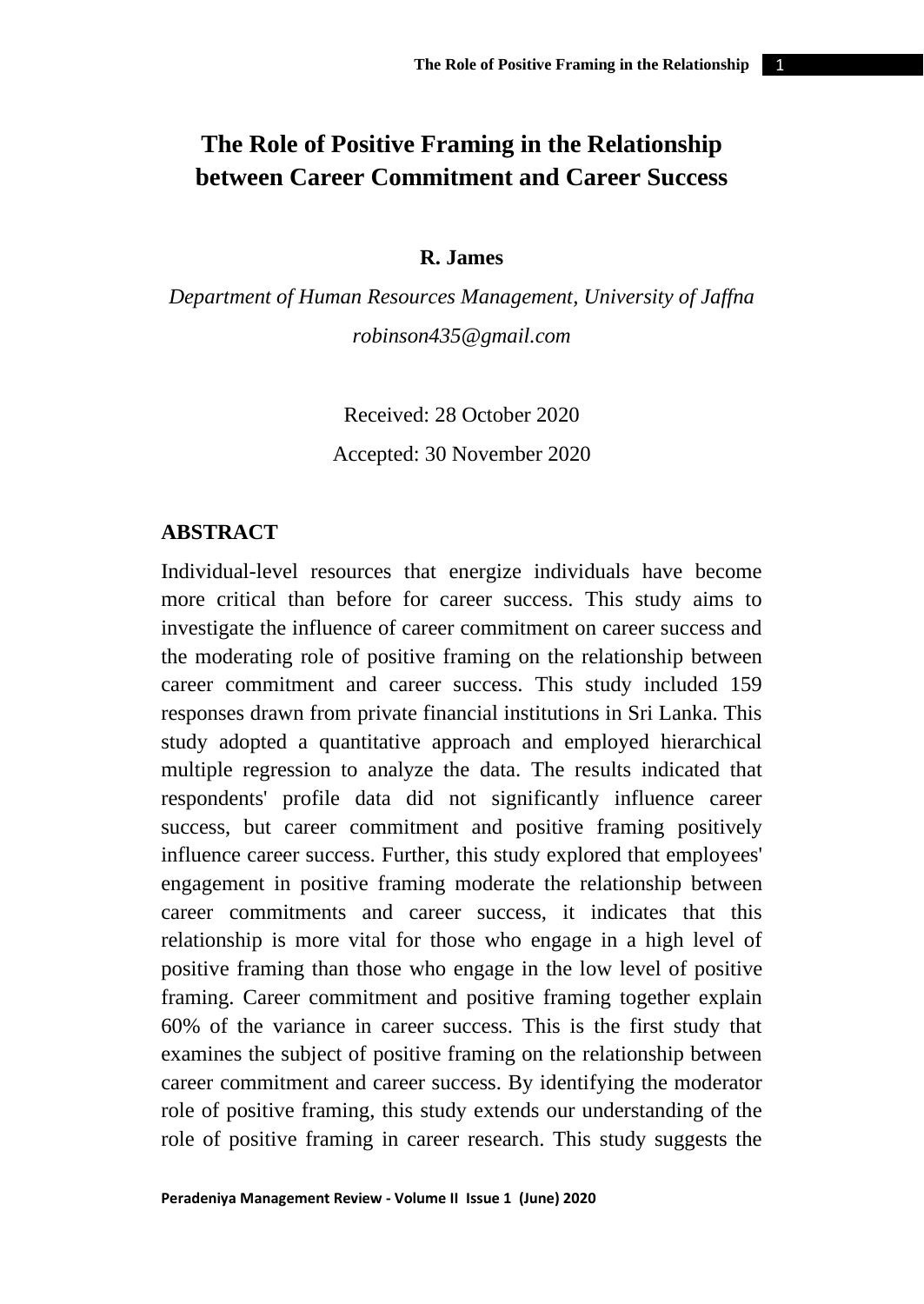significant role of individuals in their career success. The results of this study advise the employees to develop their personal career goals and involve in these goals. In addition to the career commitment, employees are advised to develop their self-management process in an optimistic way to achieve their career success.

*Keywords:* Self-management, Positive Framing, Career, Career Commitment, Career Success

#### **1. Introduction**

Both employees and employers are fascinated to know why some people are more successful in their careers than others. The emergence of new career models (boundaryless or protean careers) claims that careers are not limited to organizational boundaries, and employees are responsible for their self-interested careers (Arthur et al., 2005; Sultana et al., 2016). The current career environment forces employers to select people with transferable skills that help them to perform successfully in the emerging career context (Ballout, 2009). Also encourage individuals to self-manage their career than depend on their organizations' directions for their career success. Therefore, employees are encouraged to develop their transferable skills and commit to their careers than to their organization for their career success (Ballout, 2009; Sultana et al., 2016*).*

Career commitment is described as "one's attitude toward one's profession or vocation" (Blau, 1985: 278) it reflects the motivation of people to work toward personal development in their profession (Ellemers et al., 1998). Employees who highly committed to their careers are inclined to make excellent investments in their careers and put considerable effort in achieving their career goals. Career commitment is positively related to satisfaction, skill development, and career success (Vandenberghe and Ok, 2013; Pasha et al., 2017; Sultana et al., 2016). Career success is the collection of accomplishments stem from the work experiences (Judge, Cable, Boudreau, & Bretz, 1995) and it is a path of satisfying individuals' need for attainment and power in their career paths (Ishak, 2015). Career success consists of two dimensions: objective career success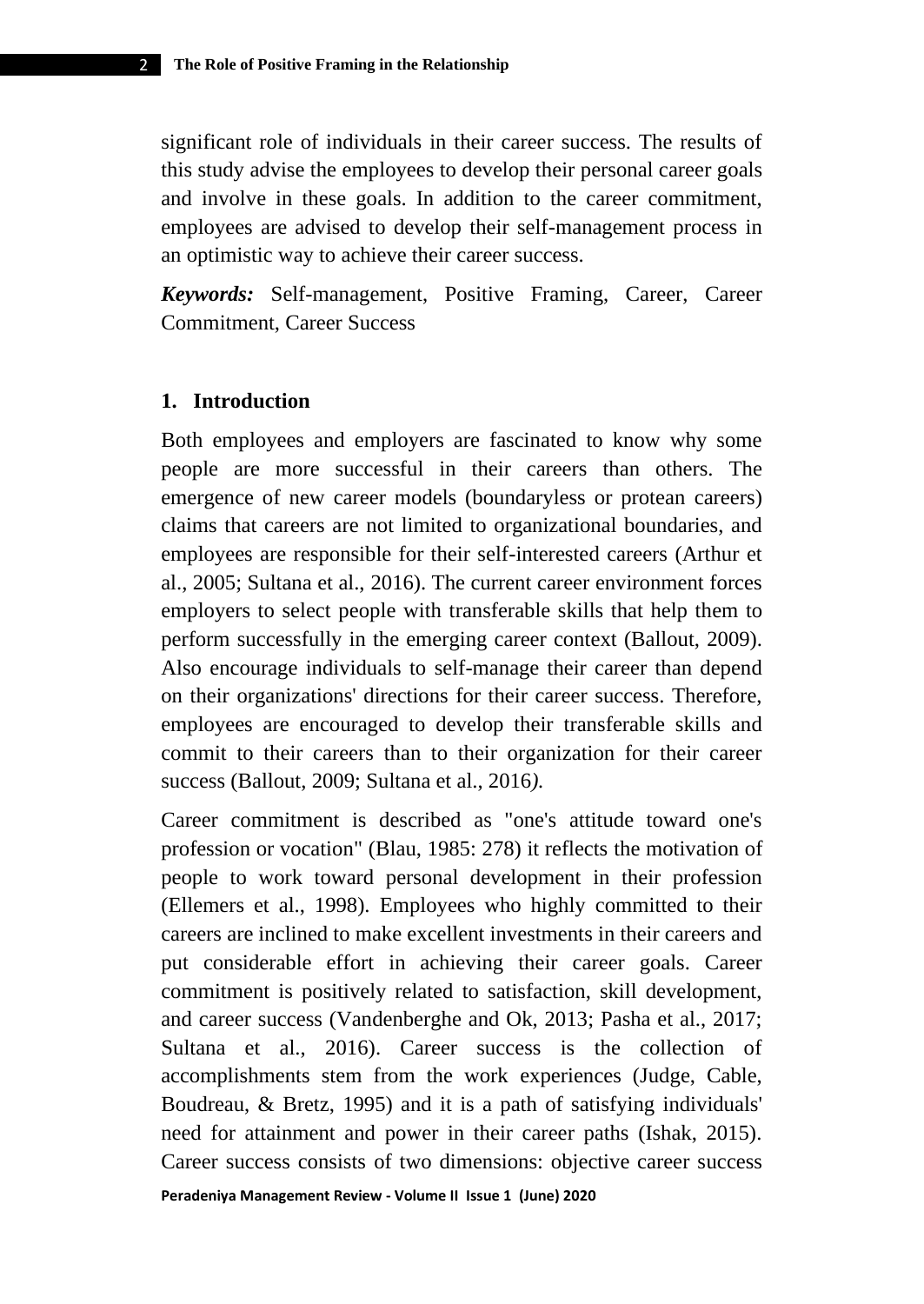and subjective career success (Ballout, 2009; Seibert et al., 1999; Spurk et al., 2019). Though objective career success relates to visible career achievements, subjective career success relates to lessobservable career achievements (Ballout, 2009). Subjective career success is an individual's feelings of attainments and enjoyment with his/her career (Judge et al., 1995). Subjective career success is more likely to enhance individuals' happiness, and it leads to objective career success in the future (Abele and Spurk, 2009; Nabi, 2003).

The emerging career theories claim that organizational borders do not limit careers, but it is within the control of individuals (Arthur et al., 2005; Lyons et al., 2015). Consequently individual-level resources that energize them have become more critical than before for career success. Positive framing is a cognitive self-management process that helps individuals to feel positive energy (Ashford and Black, 1996; Owens, 2010; Ashford and Taylor, 1990; James, 2019). Individuals who engage in positive framing favorably interpret the environments: they explain the situation as an opportunity rather than thread though the actual situation prevails as it is, and such interpretations increase their resources. Further, as a resource, positive framing increase employees' psychological capital (Gruman and Saks, 2013), which is a positive psychological characteristic include self-efficacy, optimism, hope, and resilience (Luthans et al., 2006). Unfortunately, scholars failed to identify the role of positive framing in careerrelated research. However, Judge, Cable, Boudreau, & Bretz, (1995) found that human capital is an antecedent of career success. Extensive studies suggest that Career commitment is a crucial determinant of career success. In the modern career context, that is dynamic and individual goal-oriented, cognitive self-management of individuals can be imperative for career success in addition to the career commitment. Further, Ballout (2009) suggested that future research can include variables that can strengthen the positive influence of career commitment on career success. Positive framing has the potential to reinforce the positive impact of career commitment on career success. Therefore, this study aims to investigate the positive influence of career commitment on career success and the moderating effect of positive framing on the positive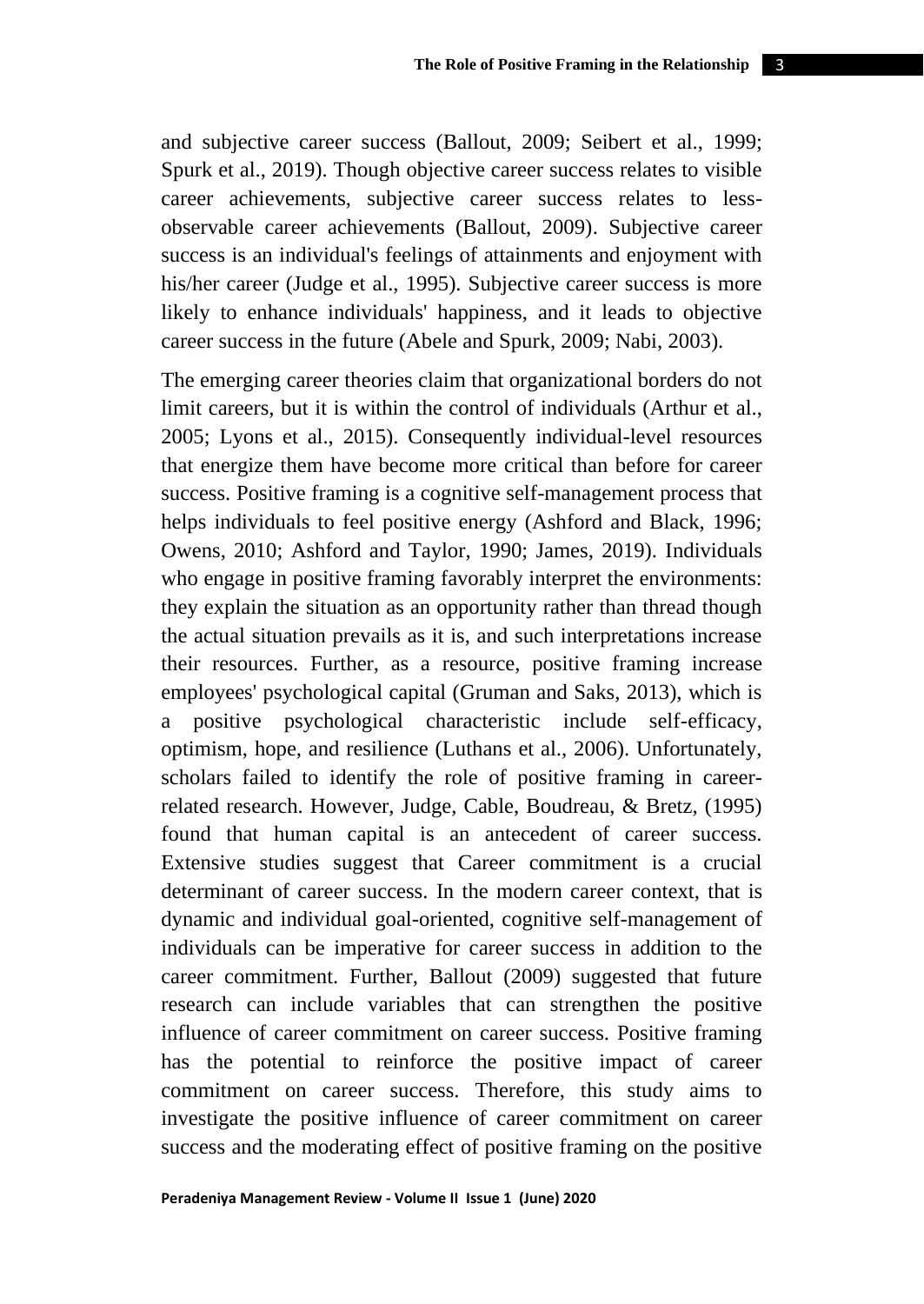relationship between career commitment and career success. Studying the moderator role of positive framing on the relationship between career commitment and career success will enlarge the understanding of the role of positive framing on career research. This study is also the first to examine the subject of positive framing on the relationship between career commitment and career success. Further, this study examines the said relationships in Sri Lankan context, where there is a lack of researches in this study area.

Previous studies suggest that compared to objective measures, subjective measures of career success relates to more positive career outcomes (Gattiker and Larwood 1986; Karavardar, 2014; Kim and Beehr, 2017). Also, Park (2010) noted that in the modern career context where uncertainty and mobility of the career have become an inevitable part assessing career success in terms of subjective indicators is more meaningful. Further, Subjective career success leads to individuals' happiness and objective career success in the future (Abele and Spurk, 2009; Ballout, 2009; Nabi, 2003). Therefore, this study considers only subjective career success.

### **2. Literature Review and Hypotheses Development**

#### **2.1 Career Commitment**

The term 'career' has been defined in a different point of views. Generally, a career can be defined as an individual's role-related lifelong sequence of experiences (Hall, 2002). According to Greenhaus (1987), a career is a series of jobs held during an individual's lifetime. The dynamic nature of career and career context encourage individuals to self-manage their career and be more committed to their career than to their organization (Ballout, 2009; Sultana et al., 2016). Hall (1971: 59) describes career commitment as "the strength of one's motivation to work in a chosen career role". Many career scholars have described career commitment as an attitude, for example, Hall (1976) and Mueller et al., (1992) describe career commitment as an identification with and involvement in one's profession. Similarly, Blau (1988) describes career commitment as 'one's attitude towards one's profession or vocation'. Career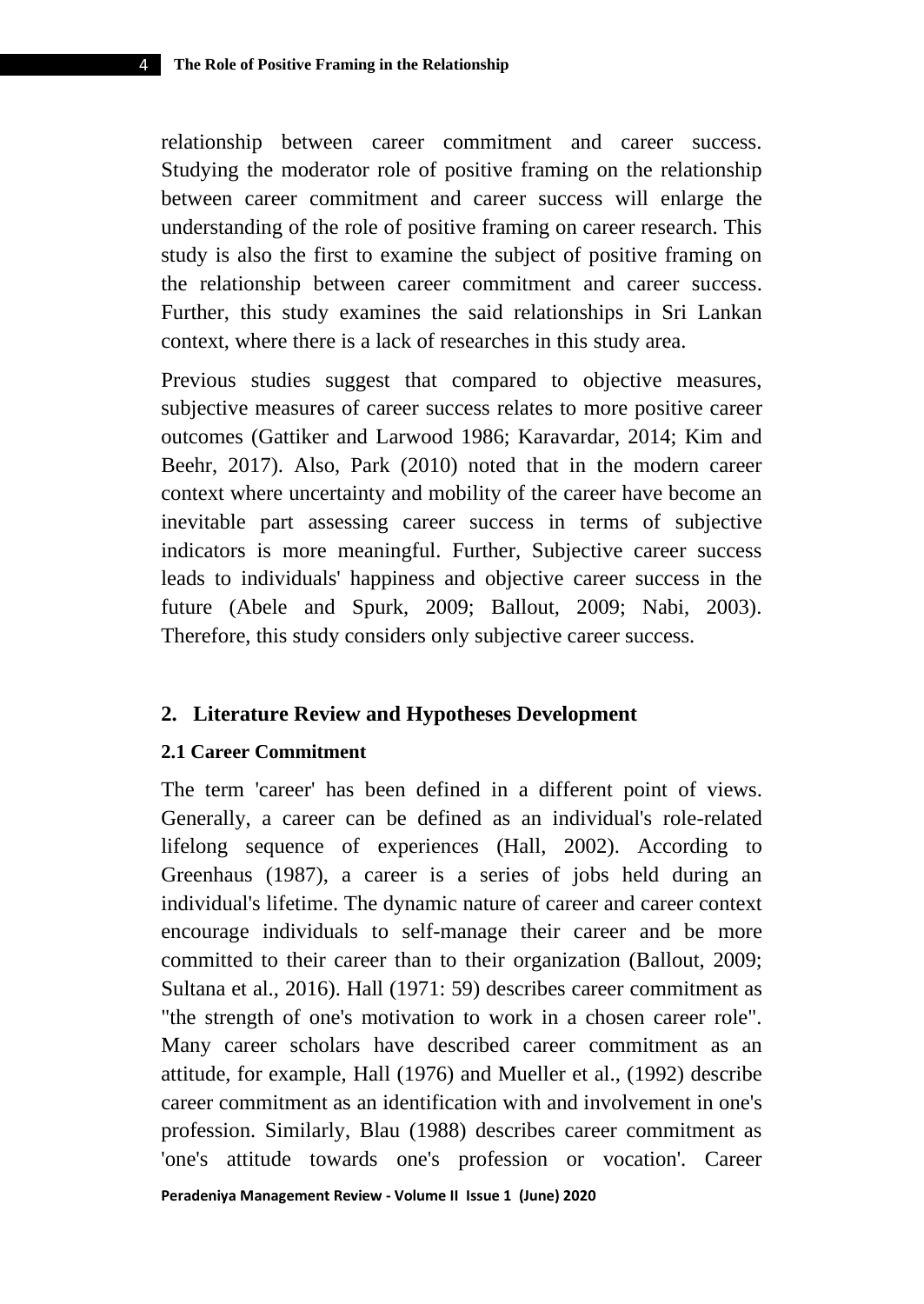commitment as an attitude includes personal career goals and identification and involvement in these goals. Career commitment differs from organizational commitment. Organizational commitment involves an individual's identification with and involvement in a particular organization" (Mowday et al., 1979). In contrast, career commitment includes self-generated goals and identification and attachment with one's career. Randall, (1987) highlights that organizational context and nature of the career leads to one's career commitment and possibly less or provisional commitment to their organizations. Individual disparities and situational factors are the key antecedents of career commitment London (1983). Literature suggests that employees' career commitment positively related to job satisfaction, skill development, career investment, and career success (Vandenberghe and Ok, 2013; Ballout, 2009; Pasha et al., 2017; Sultana et al., 2016). In the same way, Day and Allen (2004) found career commitment enlarges career satisfaction.

#### **2.2 Career Success**

Career success is "the experience of achieving goals that are personally meaningful to the individual, rather than those set by parents, peers, an organization, or society" (Mirvis & Hall, 1994). According to Judge et al. (1995), it is the collection of attainments stem from the work experiences. Similarly, Seibert and Kraimer (2001) label career success as the added positive work and psychological consequences arising from one's work experiences. Ishak (2015) noted that career success is a way of satisfying individuals' need for attainments and power in their career paths. Career success is viewed as both subjective and objective perspectives (Baruch 2004; Breland et al., 2007; Judge et al., 1995; Spurk et al.*,* 2019). According to Judge et al. (1995), career success is an individuals' objective or subjective perception of achievements in their work experiences. Researchers have identified conceptual differences between objective and subjective career success (Ng et al., 2005; Seibert et al., 1999).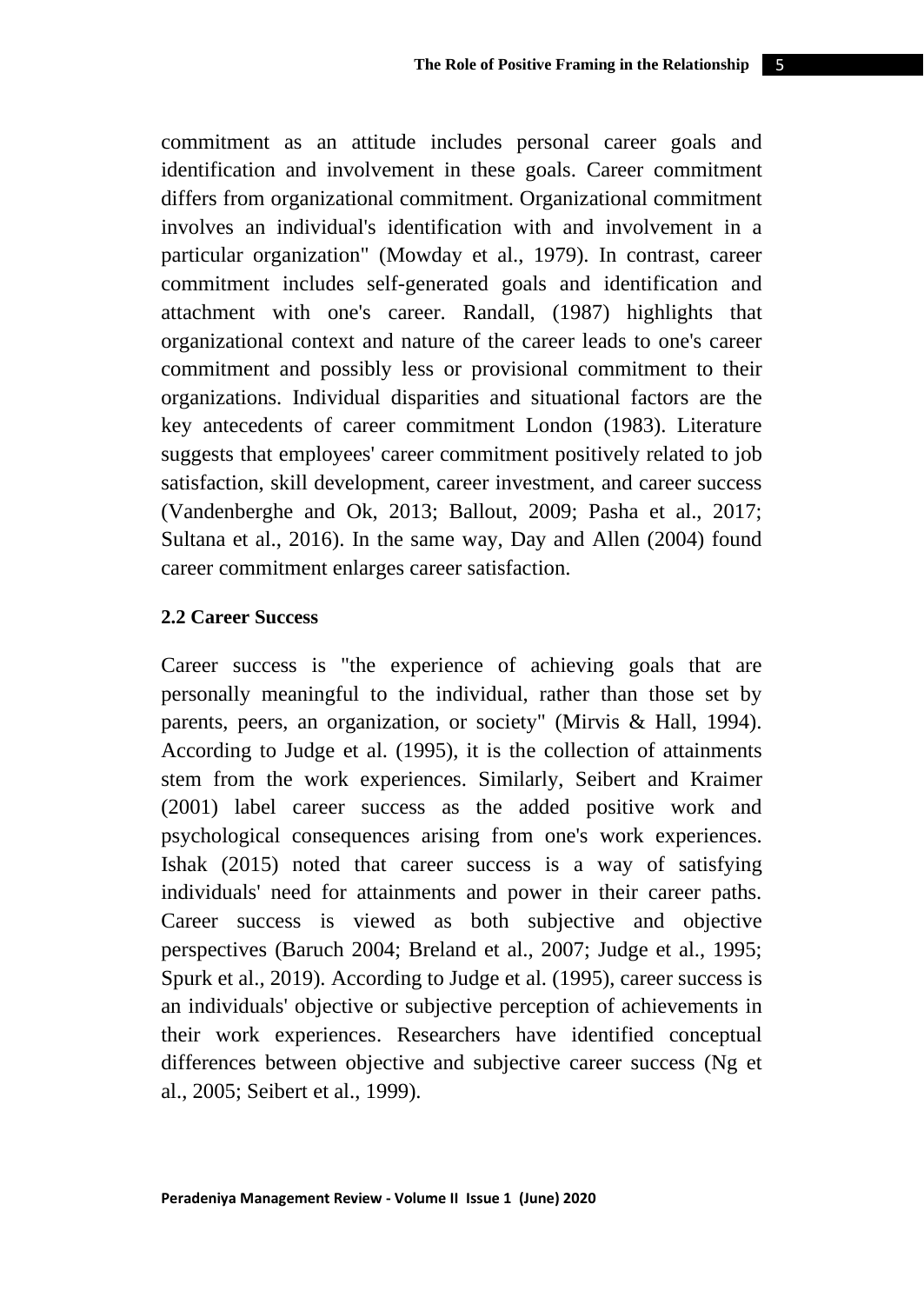While Objective career success includes visible career attainments such as promotion, different job titles and salary, subjective career success includes unobservable achievements such as job satisfaction, work-life balance, and career satisfaction (Ballout, 2009; Nabi, 1999). Seibert & Kraimer (2001) describes subjective career success as an individuals' assessment of their career advancement and expected results, connected to their own goals and aspirations. Subjective career success is an individual's feelings of attainments and enjoyment with his/her career (Judge et al., 1995). Objective career success involves extrinsic career results which may not satisfy an individual (Kim and Beehr, 2017). Compare to objective measures, subjective measures of career success relates to more positive invisible career outcomes (Gattiker and Larwood 1986; Karavardar, 2014). They suggest that subjective career success involves an individual's disposition for improvement in a selected profession.

Further, the modem dynamic career context forces individuals to selfmanage their career than depend on their organizations' directions for their career for success. It is suggested that objective career success is the consequences of subjective career success (Judge et al., 1995; Karavardar, 2014). In a similar manner, Way et al. (1981) suggest that subjective career success may not depend on objective career success indicators. In the modern career context where uncertainty and mobility of a career has become an inevitable part assessing career success in terms of subjective indicators is more meaningful (Park, 2010).

#### **2.3 Career Commitment and Career Success**

Literature has highlighted the association between career commitment and career success (Pasha et al., 2017; Poon, 2004; Sultana et al., 2016). Both organizational commitment and career commitment are strongly related to career success (Kidd and Green's study (2006). Ballout (2009) found that subjective career success is an essential outcome of career commitment. Similarly, Carson, Roe, Birkenmeier and Philips (1999) found that career commitment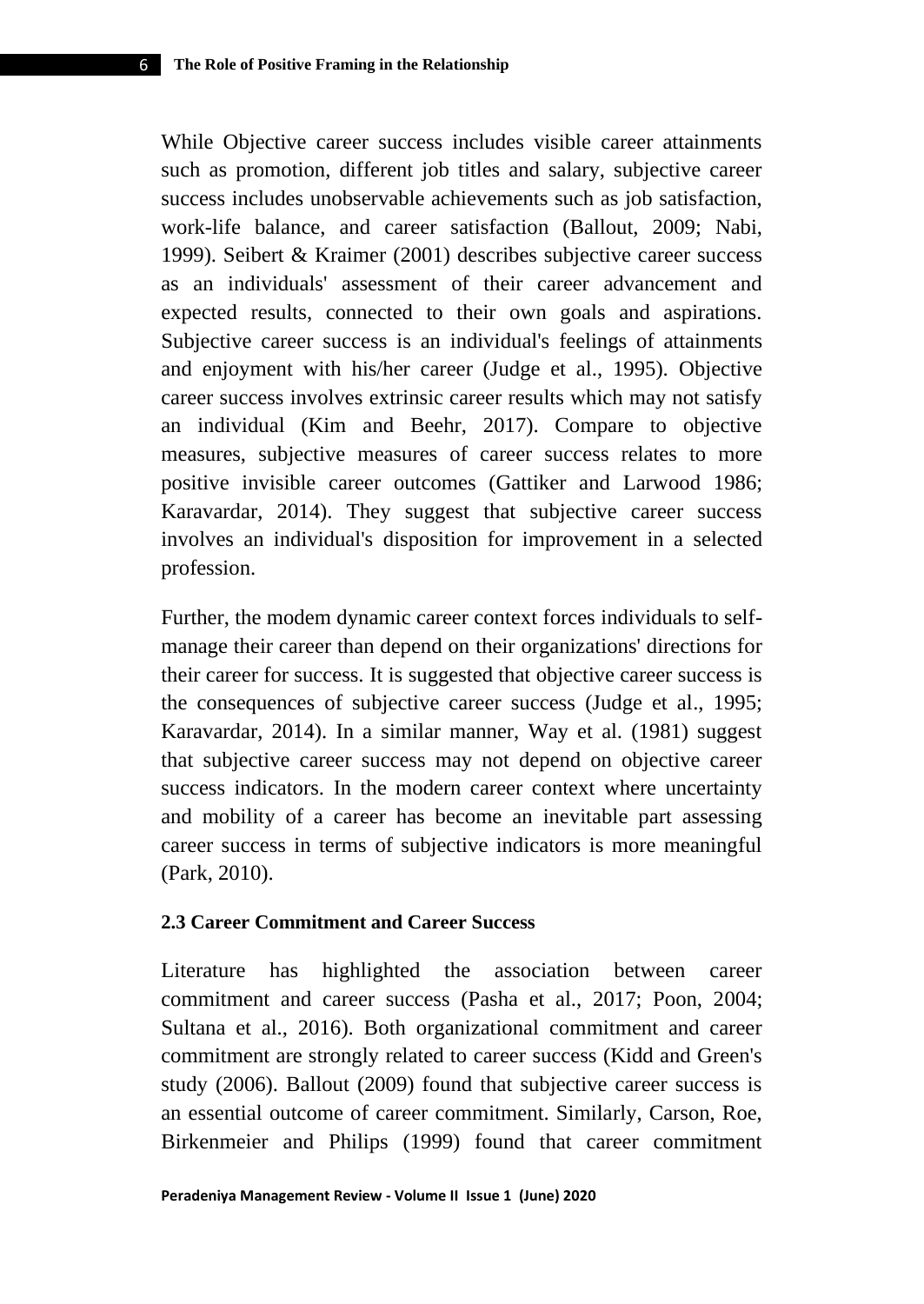positively influences career success. In a study, Poon (2004) uncovered that both subjective and objective career success are strongly determined by career commitment.

In the same way, Sultana et al. (2016) found that both subjective and objective career success was positively influenced by career commitment. Further, Ballout (2009) found the positive influence of career commitment on both subjective and objective career success and the moderating effect of self-efficacy on this relationship. A study on newcomers found that career/occupational commitment has a positive influence on job/career satisfaction (Wang et al. (2016). Similarly, Pathardikar et al. (2016) found that career commitment positively influences subjective career success (satisfaction). The majority of the studies related to career commitment and career success were conducted in different context expect in Sri Lankan context. Therefore, this study assumes that career success will be the consequences of career commitment will have a positive influence in Sri Lankan context. Therefore, this study proposed that:

**H1:** Career commitment positively influences career success.

### **2.4 The Moderating Role of Positive Framing**

A considerable number of studies have found a positive influence of career commitment on career satisfaction (Karavardar, 2014; Punnett et al., 2007). Nevertheless, only a few studies investigated the moderator effect of individual-level variables on this relationship. Ballout (2009) investigated the moderating effect of self-efficacy on the relationship between career commitment and career success. They found that the positive relationship between career commitment and career success (both objective and subjective) has been moderated by self-efficacy. Poon (2004) examine the moderating role of emotion perception on the relationship between career commitment and career success and found emotion perception did not function as moderator. Today's dynamic nature of the career environment encourages individuals to self-manage their career rather depend on their organizations' directions for their career success (Ballout, 2009; Sultana et al., 2016).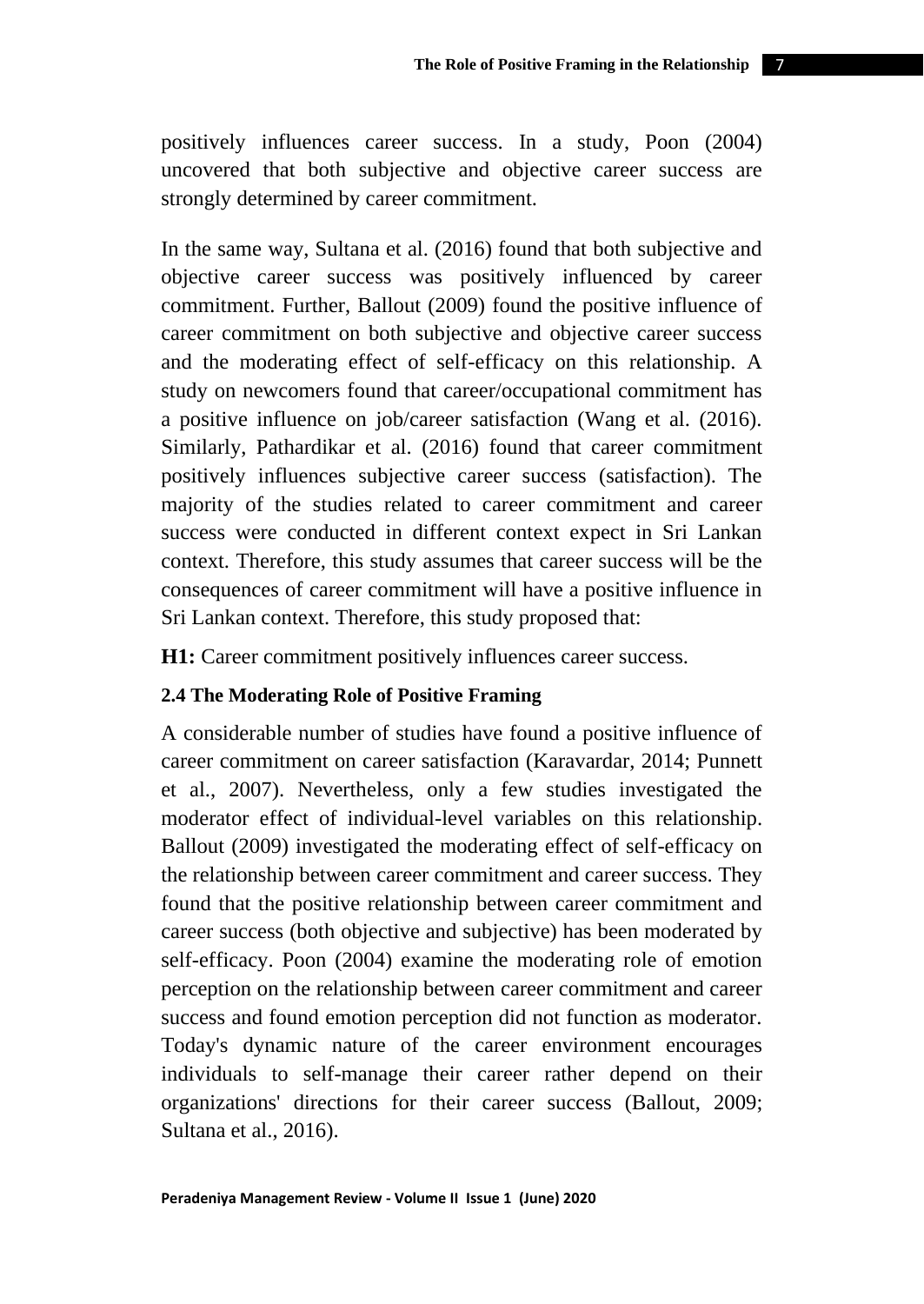People tend to be involved in self-control or self-management to develop control in various circumstances (Ashford & Black, 1996). Positive framing can be described as a cognitive self-management process that enables individuals to increase learning and reduce uncertainty and stress (Ashford and Black, 1996; Owens, 2010; Saks and Ashforth, 1996). It involves explaining events in an optimistic way that helps individuals to feel positive energy (Ashford and Taylor, 1990; James, 2019). By interpreting the situation and activities as an opportunity, positive framing enables individuals to increase their resources though the actual situation is as it is. Positive framing increases one's self-confidence and self-efficacy (Ashford & Black, 1996; Griffin et al., 2001), which are personal resources (Saks & Gruman, 2012). Such own resources help individuals to assimilate more resources and overcome stress and challenges (Hobfoll, 2002; Saks & Gruman, 2012). A considerable number of studies claimed that positive framing leads to favourable socialization outcomes such as social integration, job satisfaction, job performance and employee retention (Ashford and Black, 1996; Gruman et al., 2006; Kim et al., 2005; Kowsikka & James, 2019; Wanberg and Kammeyer-Mueller, 2000). Further, as a positive resource framing increase employees' psychological capital (Gruman and Saks, 2013). Psychological capital is a positive psychological characteristic includes selfefficacy, optimism, hope, and resilience (Luthans et al., 2006). Judge et al. (1995) found that human capital is an essential element of career success. In the present context where career patterns are dynamic, individual goal-oriented and boundary-less, which requires individuals to take responsibility for their career development (Ballout, 2009; Lyons et al., 2015). Therefore, individual-level resources that energize individuals has become essential for career success than before. The influence of career commitment on employees' career success may differ in terms of their positive framing levels. Specifically, it is believed that a high level of positive framing usage will strengthen the positive relationship between career commitment and subjective career success. Therefore, this study proposes the following hypotheses: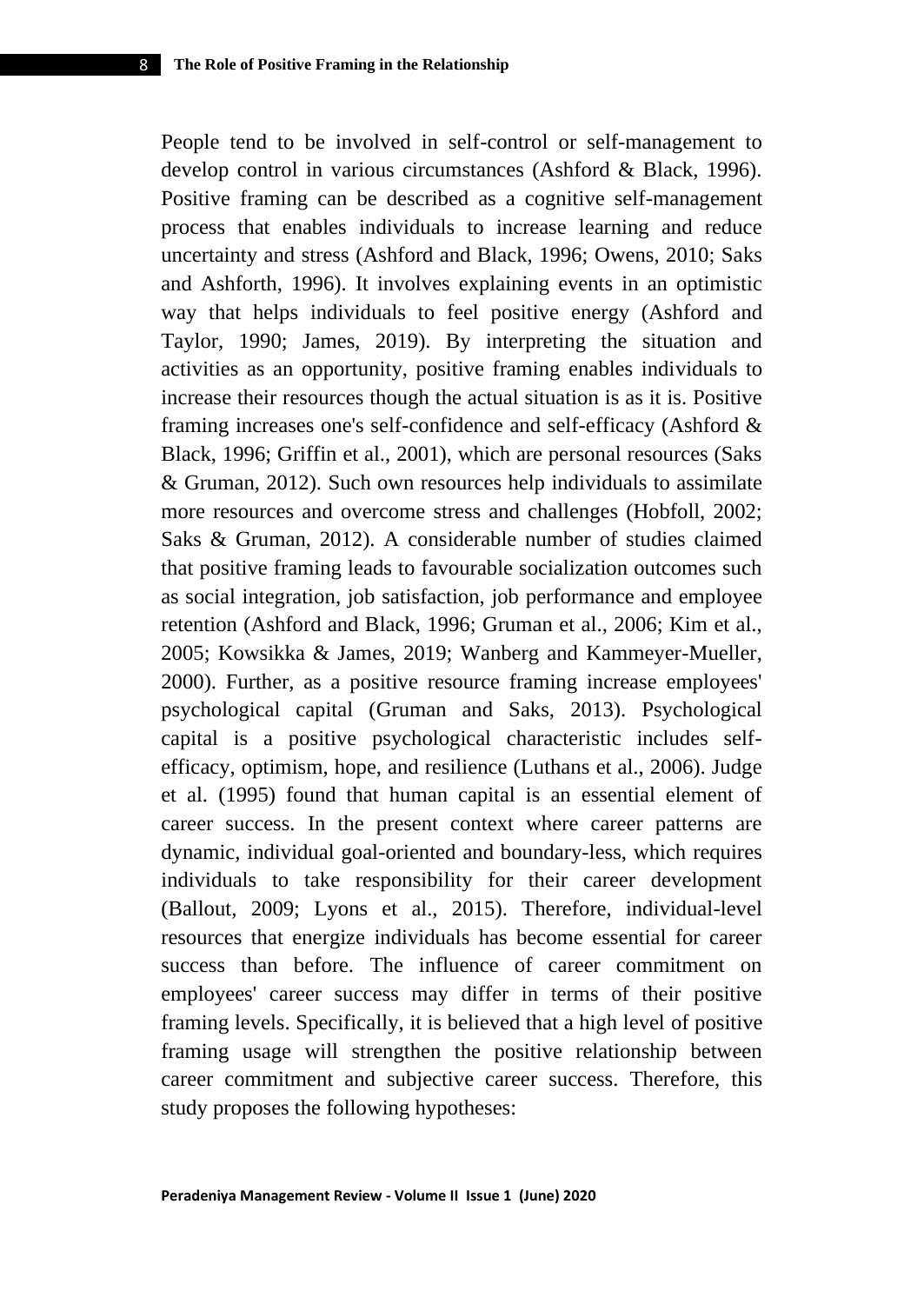**H2a:** Positive framing moderate the positive influence of career commitment on career success.

**H2b:** Higher positive framing levels entail a stronger relationship between career commitment and career success, while lower levels of positive framing lead to a weaker association between career commitment and career success.

### **3. Research Methodology**

### **3.1 Participants**

The population of this study were employees working in private sector financial institutions in Sri Lanka. Three hundred employees from 22 organizations in the financial sector have been invited to the survey. Minimum of 10 participants were invited from the each selected institution. As there is a significant difference in the availability of career advancement opportunities between private and public sector organization researcher has focused only the private sector, particularly the financial institutions. The researcher sent the survey pack to the selected participants through his visit and personal network. To maintain confidentiality and anonymity, researcher avoided collecting personal data that might identify the particular respondent. The self-addressed cover was issued to each participant, and they were advised to post the survey directly to the researcher's address without mentioning their personal information. Out of 300 surveys issued, only 168 (56 %) were returned. Nine questionnaires were removed from the data set because of the high percentage of a missing point per variable (more than 15%), and thus ultimately this study was conducted with 159 (53%) responses. The respondents' profile is shown in table 1.

### **3.2 Measures**

*Career commitment:* Career commitment that describes 'one's attitude towards one's profession or vocation' (Blau (1988) has been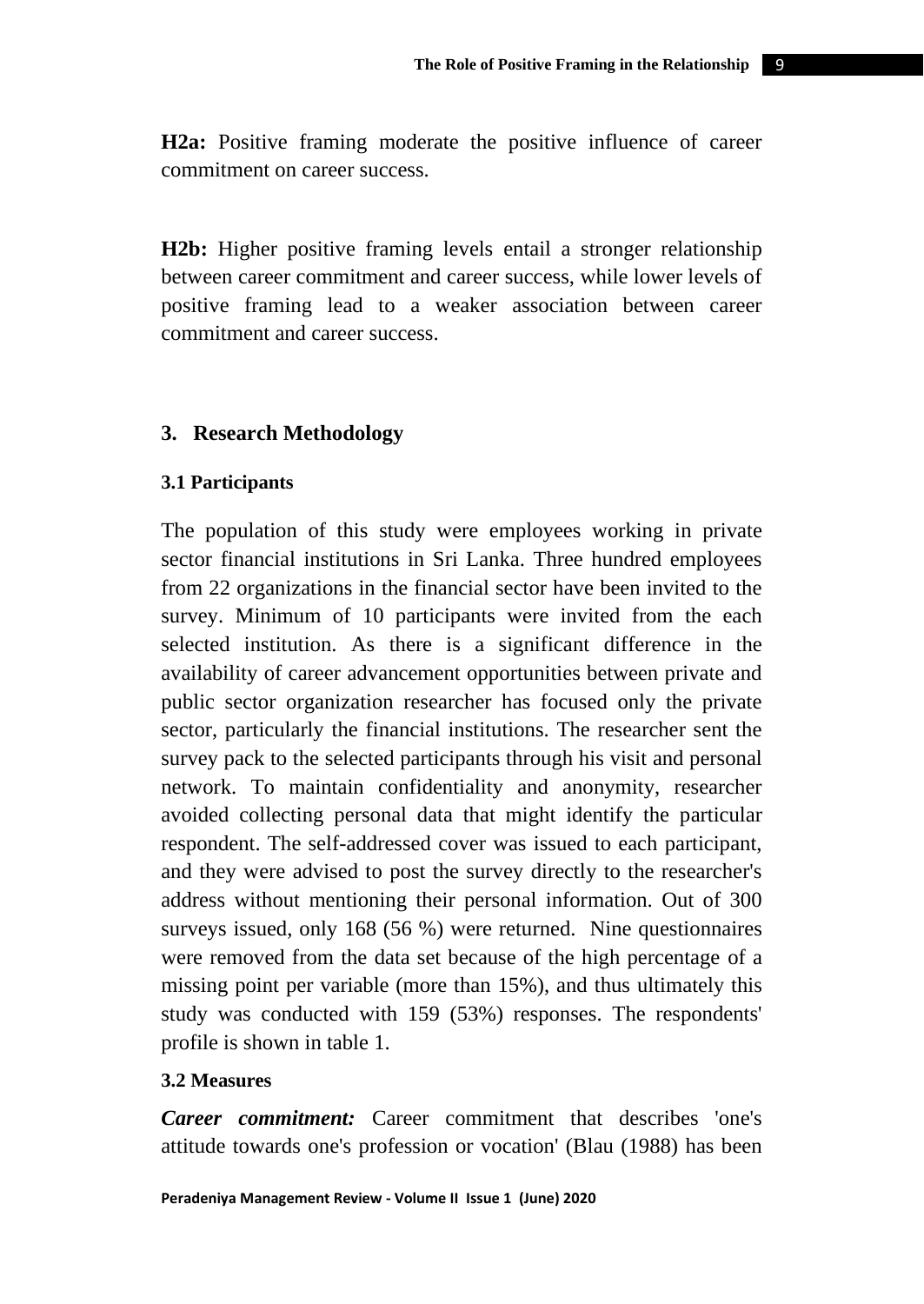assessed with the 17-items scale developed by Colarelli and Bishop (1990). Previous studies (Colarelli & Bishop, 1990; Ballout, 2009) and the current study found an acceptable reliability coefficient, Cronbach's alpha was more generous than .7. Sample item includes, "I am willing to put in a great deal of effort beyond that normally expected in order to be successful in this career."

*Career success:* This study considers only subjective career success because a) compared to objective measures, subjective measures of career success relate to more positive career outcomes (Gattiker and Larwood 1986; Karavardar, 2014; Kim and Beehr, 2017), b) in the modern career context assessing career success in terms of subjective indicators is more meaningful *(*Park, 2010).

It was assessed through a five-item scale developed by Greenhaus et al. (1990). Previous studies (Greenhaus et al., 1990; Ballout, 2009) and the current research has reported an acceptable reliability coefficient. Sample item: "I am satisfied with the success I have achieved in my career."

**Positive framing:** Positive framing that involves explaining events in a positive way that helps individuals to feel positive energy (Ashford and Black, 1996; Owens, 2010; James, 2019) was assessed with three items scale developed by Ashford and Black's (1996). Previous studies (Ashford& Black, 1996; James 2020: Kim et al., 2005) and the current have shown excellent reliability scores (Cronbach's alpha > .8). The scale includes items like "I tried to see my situation as an opportunity rather than a threat." For each scale, respondents answered each question on 5-point Likert-type scales, with the response ranging from  $1 =$  strongly disagree to  $5 =$  strongly agree.

### **3.4 Data Analysis Procedure**

The data entered in Microsoft Excel sheet has been transferred to SPSS 20 for data cleaning and examination. After the data cleaning process, validity and reliability of the data were assessed. Finally, the proposed relationships have been assessed via hierarchical regression analysis. Also, this study, assess the influence of respondents' profile data (Gender, marital status, age, work experience and management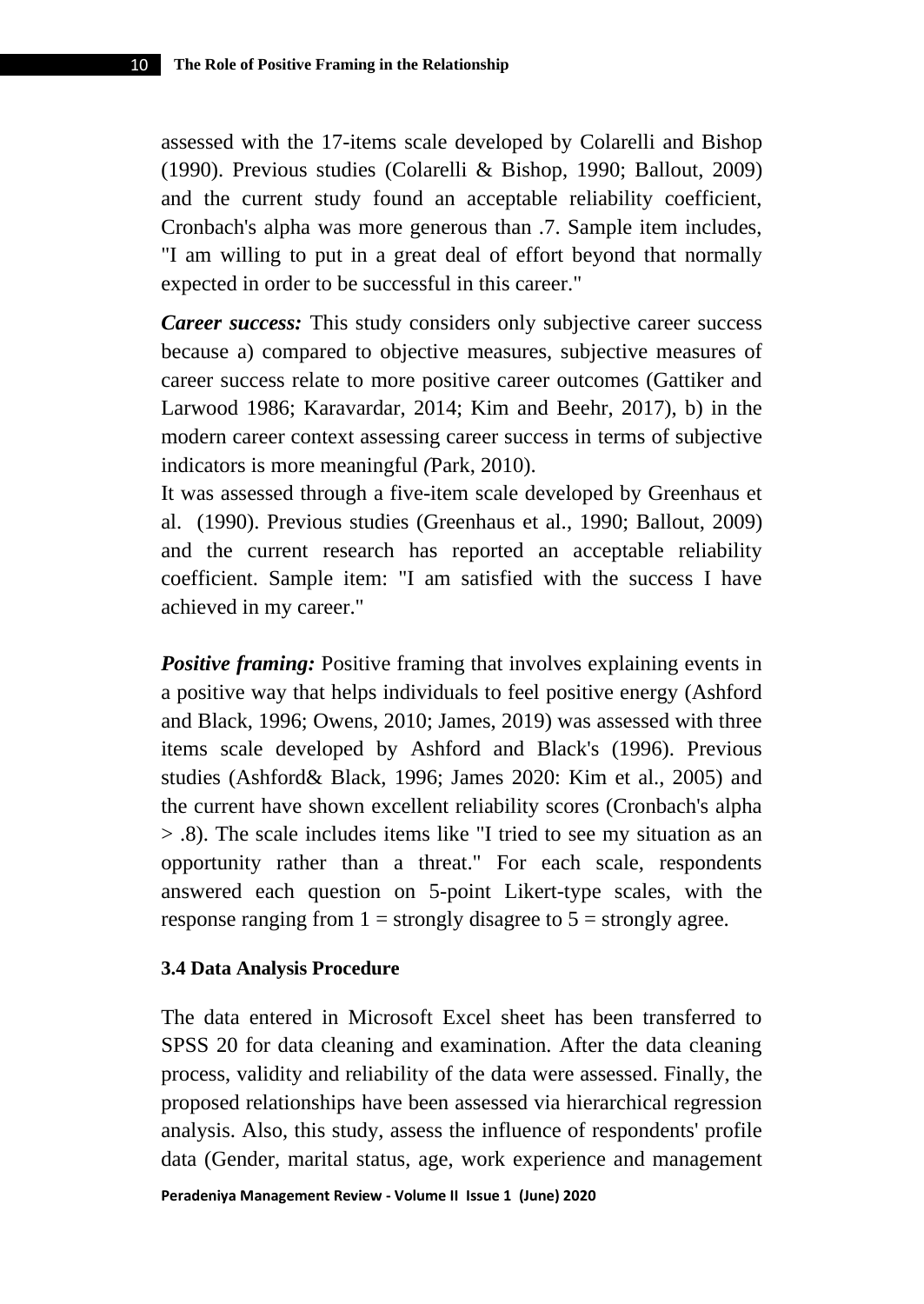levels) on career success by controlling them when the primary and moderating effect of the variables were assessed through hierarchical multiple regression analysis.

As the proposed model was not complicated and have only one dependent variable researcher employed hierarchical regression analysis instead of structural equation modelling. However, the researcher assessed the reliability and validity via widely accepted statistics and reported them (See Table 3).

# **4. Data Analysis and Results**

# **4.1 Data Analysis Process**

During the data cleaning process questionnaire non-responsive rate, item non-response rate, distribution of data and outliers were checked, a few deviations were observed, and they were treated properly. Missing points were replaced with mean value except the nine response removed because of a large number of missing points.

# **4.2 Respondents' Profile**

First, the respondents' profile in terms of their gender, marital status, age, work experience, and management level, were analyzed and tabulated in Table 1 below.

| <b>Respondents' Profile</b> |                             | <b>Number</b> | Percentage |
|-----------------------------|-----------------------------|---------------|------------|
| Gender                      | Male                        | 84            | 53%        |
|                             | Female                      | 75            | 47%        |
| Marital status              | Single                      | 46            | 29%        |
|                             | Married                     | 113           | 71%        |
| Age                         | 35<br><b>Below</b><br>years | 45            | 28%        |
|                             | 36-50 years                 | 67            | 42%        |
|                             | 50<br>Above<br>years        | 47            | 30%        |
| Work                        | 10<br>than<br>Less          | 25            | 16%        |

# **Table 1: Respondents' Profile**

#### **Peradeniya Management Review - Volume II Issue 1 (June) 2020**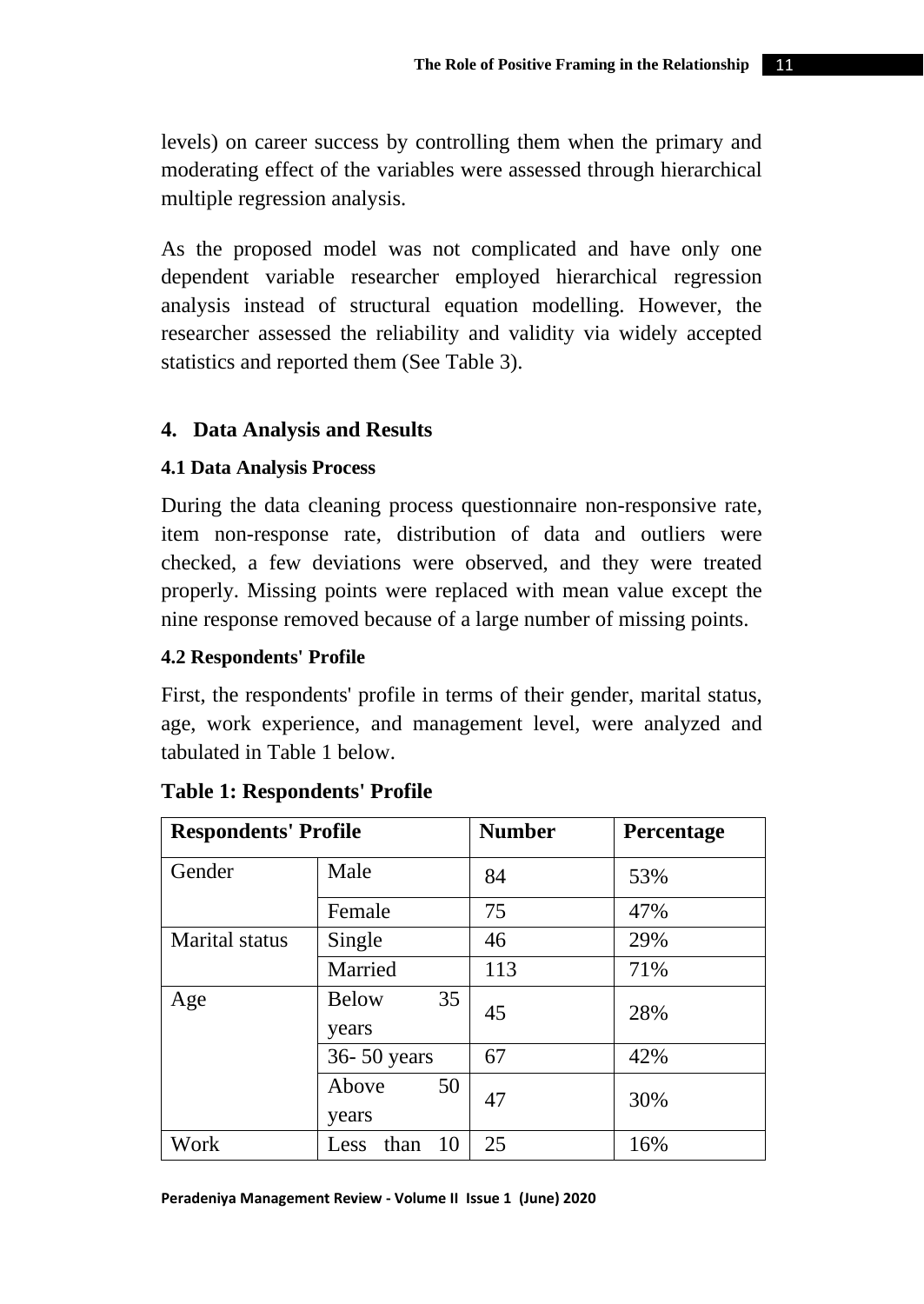| experience | years         |     |     |  |
|------------|---------------|-----|-----|--|
|            | $11-20$ years | 89  | 56% |  |
|            | More than 20  | 45  | 28% |  |
|            | years         |     |     |  |
| Management | Low           | 21  | 13% |  |
| level      | Middle        | 118 | 74% |  |
|            | Top           | 20  | 13% |  |

Majority of the participants were male, accounted for 53 % ( $n = 84$ ). Twenty-nine percent of respondents  $(n = 46)$  were unmarried. Regarding age, majority of the respondents  $(n=67, 42, 8)$  were between the age group of 36 and 50 whereas only 28% and 30% were below 35 years old and above 50 years of old category respectively. Majority of the participants (n= 89, 56%) possess 11-20 years of experience, whereas only a few respondents (16%) had less than ten years of experience. The high percentage of the respondents (74%) were in a middle-level management position, and the relatively same percentage of respondents (13%) were in both top and bottom level management position in their respective organizations.

#### **4.3 Reliability and Validity**

Factor loading of each item of the three constructs were greater than 0.6 that indicates the acceptable indicator reliability (Hair et al., 2011, 2017). Construct reliability was assessed through both Cronbach's alpha (CrA) and composite reliability (CR) which were much higher than the expected value of 0.7 (see table 2). The average variance extracted (AVE) was used to assess the construct validity that describes to what extent an indicator of the construct correlates with alternative measures of the same construct (Hair et al., 2011). AVE of each construct (career commitment =  $0.69$ , career success =  $0.67$ , positive framing  $= 0.64$ ) was greater than the threshold value of 0.5 (Hair et al., 2011, 2017).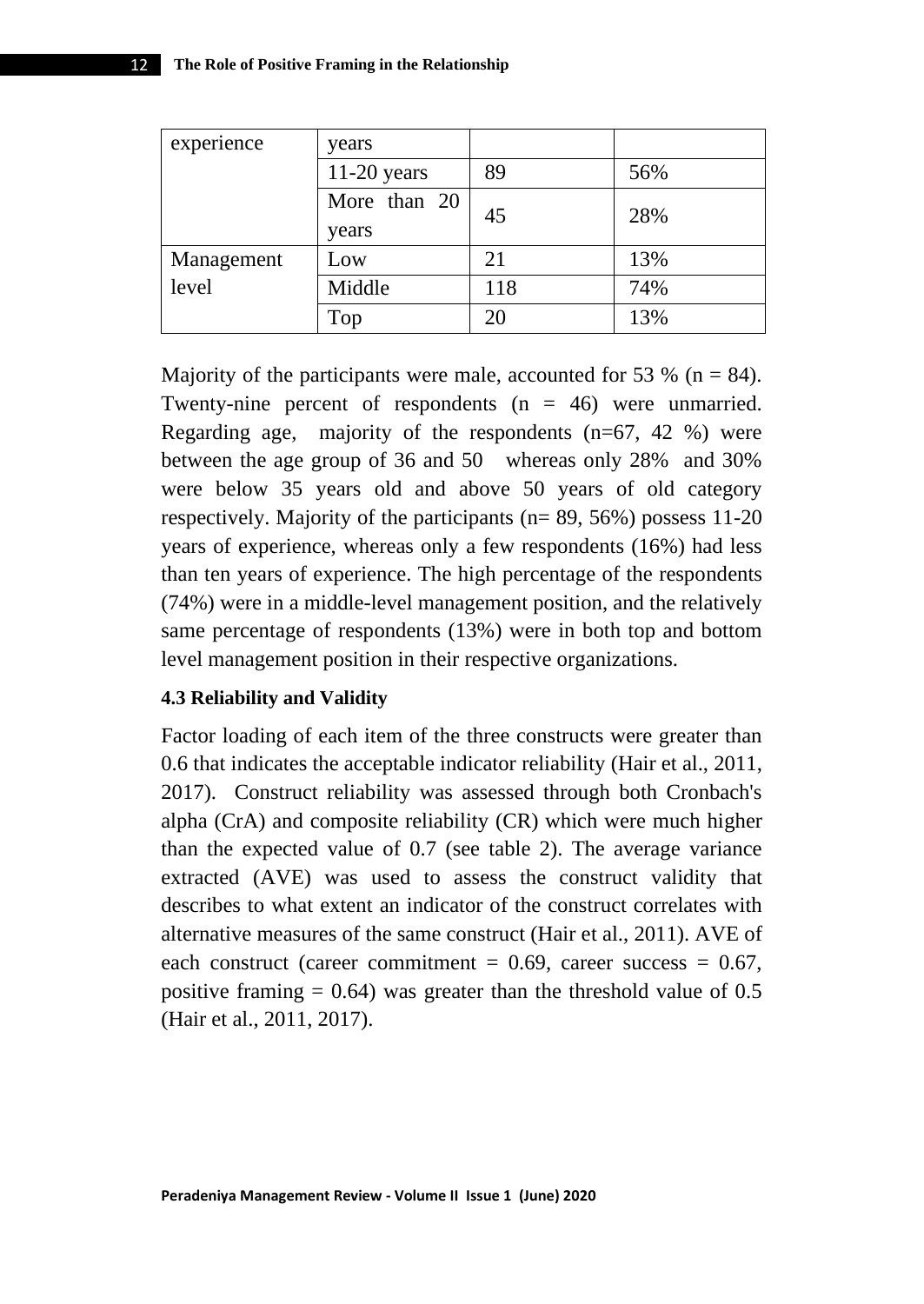| <b>Constructs</b>    | <b>Mean</b> | Std. | <b>CrA</b> | <b>CR</b> | <b>AVE</b> |
|----------------------|-------------|------|------------|-----------|------------|
| Career<br>Commitment | 2.31        | 1.01 | 0.88       | 0.91      | 0.69       |
| Positive Framing     | 3.31        | .96  | 0.81       | 0.87      | 0.64       |
| Career success       | 2.48        | 1.07 | 0.87       | 0.91      | 0.67       |

**Table 2: Mean Std. CrA, CR and AVE of the Main Constructs** 

The correlations between the variables were tabulated in Table 3. There are significant correlations among respondents' profile variables. Still, no significant associations were observed between respondents' profile variables and the main variables of the current study (career commitment, career success, and positive framing). Mean stranded deviation and correlation among variables found to be reasonable (see Table 2 & 3).

**Table 3: Correlations between Respondents Profile, Career Commitment and Career Success**

| <b>Variables</b>        | 1         | $\overline{2}$ | 3            | 4        | 5            | 6            | 7            |
|-------------------------|-----------|----------------|--------------|----------|--------------|--------------|--------------|
|                         | (Sex)     |                |              |          |              |              |              |
| Marital $St(2)$         | $.186*$   | $\mathbf{1}$   |              |          |              |              |              |
| Age $(3)$               | $-.065$   | $.740**$       | $\mathbf{1}$ |          |              |              |              |
| Work Exp. $(4)$         | $-.318**$ | .549**         | $.619**$     | 1        |              |              |              |
| Mgt. Levels $(5)$       | $.210**$  | .538**         | $.570**$     | $.383**$ | $\mathbf{1}$ |              |              |
| Career Com (6)          | $-.020$   | .025           | .064         | .046     | .034         | $\mathbf{1}$ |              |
| Positive<br>Fram<br>(7) | $-.019$   | $-.018$        | .070         | .049     | .096         | $.170*$      | $\mathbf{1}$ |
| Career Succ (8)         | .044      | .013           | $-.010$      | $-.010$  | .108         | $.582**$     | $.220**$     |

 $*$ . Correlation is significant at the  $\overline{0.05}$  level (1-tailed).

\*\*. Correlation is significant at the 0.01 level (1-tailed).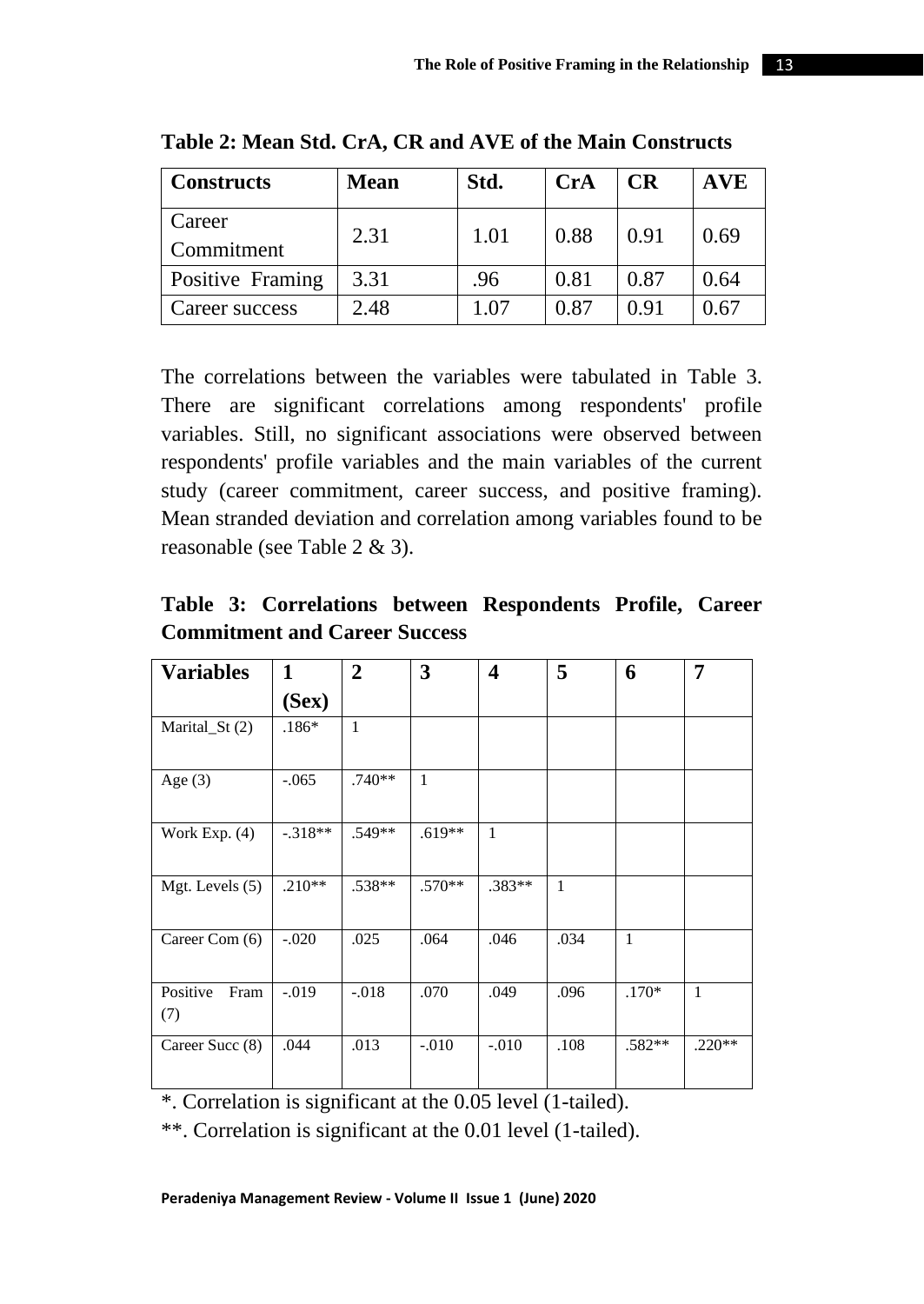#### **4.4 Hypotheses Testing**

The researcher employed Hierarchical multiple regression to test the proposed three hypotheses; in the first step, the control (respondents' profile) variables were entered. Predictor variable (career commitment) and moderator variable (positive framing) were introduced in the second and third steps, respectively. Finally, the interaction term (career commitment \* positive framing) was entered (Aiken and West, 1991). This process created four regression model, and it is presented in Table 4.

The results showed that no control variables- gender, marital status, age, work experience and management levels have a significant influence on career success. Further, the results indicated that career commitment has positive ( $\beta$  = 0.56) and significant ( $p$  = 0.00) impact on career success at 0.01significant levels (see Table 4, model 2). Career commitment alone explains 28.1% ( $\mathbb{R}^2$  = 28.1%) of the variance in career success. This result indicated that employees with high career commitment are more likely to succeed in their subjective career. Therefore, the first hypothesis that career commitment positively related to career success has been accepted. As shown in Table 4 (Model 3) the moderator variable has a positive impact ( $\beta$  = 0.15) on career satisfaction, but this impact is not significant ( $p =$ 0.03) at 0.01 significant levels when the predictor variable in the model, however, it is significant at 0.05 significant levels.

The interaction term was introduced into the model to test the moderator effect of positive framing on the positive relationship between career commitment and career success. Results indicated (Model 4) that interaction term has positive impact  $(\beta = .17)$  and its tstatistics (t = 2.66) is significant ( $p = 0.00$ ) at 0.01 significant levels. The results suggest that positive framing moderate the positive relationship between career commitment and career success, and thus the hypothesis H2 (a) has been supported.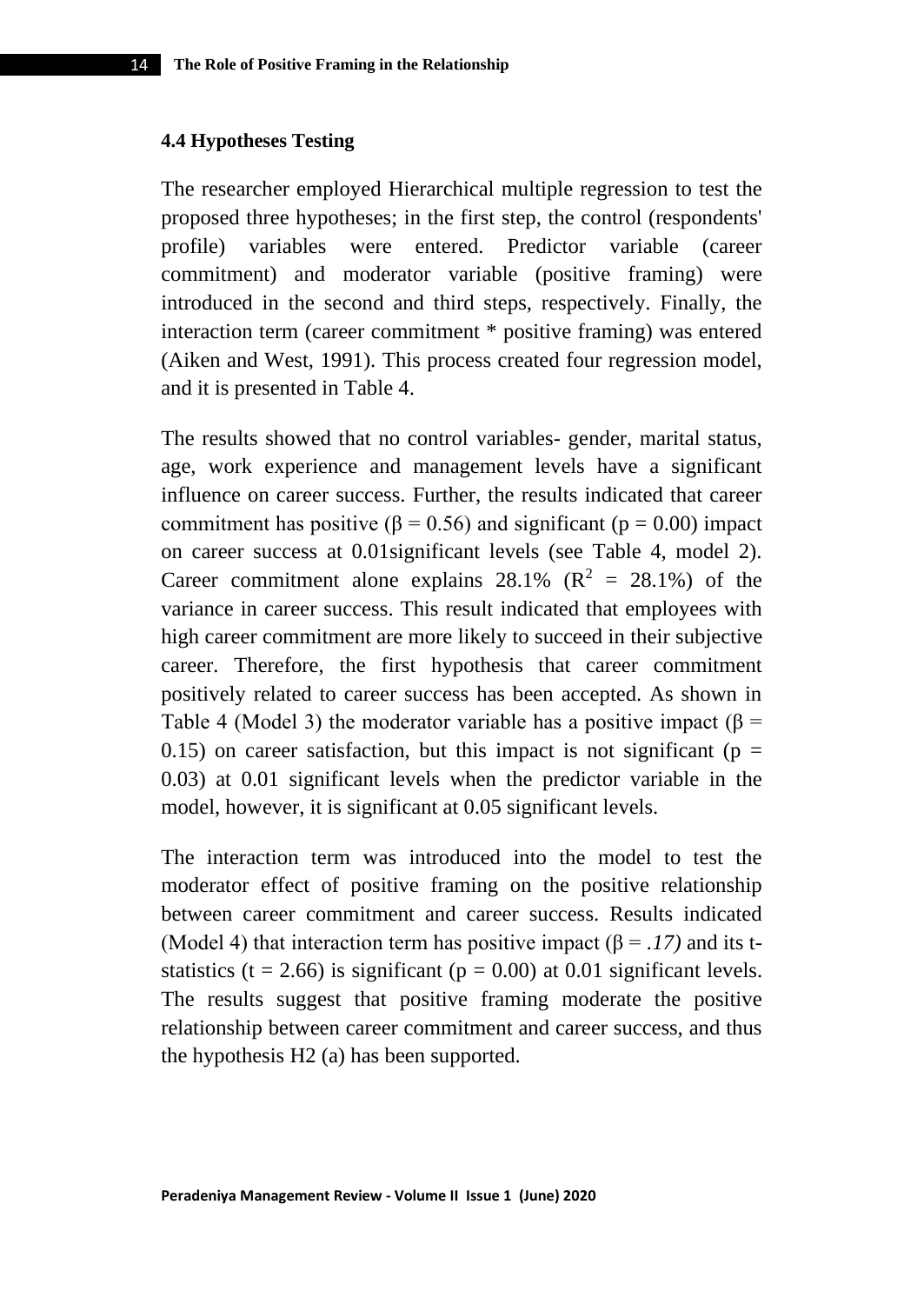# **Table 4: Outcomes of Hierarchical Regression Analysis**

| <b>Varia</b>                    | <b>Model 1</b>  |                 |                | <b>Model 2</b>  |         | <b>Model 3</b>  |                 |             | Model 4         |               |                       |                       |
|---------------------------------|-----------------|-----------------|----------------|-----------------|---------|-----------------|-----------------|-------------|-----------------|---------------|-----------------------|-----------------------|
| bles                            | $\beta$         | t               | Sig.           | β               | t       | Sig.            | B               | $\mathbf t$ | Sig.            | B             | t                     | Sig.                  |
| Ag                              | $\ddot{.}$      | 1.04            | $\overline{c}$ | $\ddot{0}$      | 1.01    | $\overline{31}$ | $\overline{16}$ | 1.00        | $\overline{31}$ | $\ddot{13}$   | 86                    | 38                    |
| Ex                              | $80 -$          | $-42$           | 89             | $-10$           | $-67$   | $\frac{4}{3}$   | $80 -$          | $-56$       | 57              | $-10$         | $-65$                 | 5                     |
| Ma_St                           | $\overline{50}$ | $\overline{17}$ | 86             | $-0.0$          | $-0.3$  | 50              | $-0.3$          | $-14$       | $88\,$          | $-0.2$        | $-0.9$                | $\tilde{\mathcal{S}}$ |
| Mgt-<br>Lev                     | $-40$           | $-1.89$         | 65             | $-24$           | $-1.35$ | $\overline{11}$ | $-22$           | $-1.2$      | 22              | $-17$         | $86 -$                | 32                    |
| Sex                             | $\overline{91}$ | 78              | 43             | $\overline{13}$ | 72      | $\overline{46}$ | $\overline{14}$ | $80\,$      | $\ddot{d}$      | $\frac{6}{1}$ | $\tilde{\mathcal{E}}$ | 35                    |
| CC                              |                 |                 |                | 56**            | 7.85    | $\infty$        | $.54**$         | 7.6         | $\infty$        | $10-1$        | $-29$                 | .76                   |
| PF                              |                 |                 |                |                 |         |                 | $.15*$          | 2.10        | $\overline{0}$  | $-20$         | $-1.3$                | $\overline{18}$       |
| $CC*PF$                         |                 |                 |                |                 |         |                 |                 |             |                 | $.17***$      | 2.6                   | $\infty$              |
| <b>Model summary statistics</b> |                 |                 |                |                 |         |                 |                 |             |                 |               |                       |                       |
| $R^2$                           | .170            |                 |                | .556            |         |                 | 574             |             |                 | .599          |                       |                       |
| Adjust.<br>$\mathbb{R}^2$       | .029            |                 |                | 309             |         |                 | .329            |             | .359            |               |                       |                       |
| $\overline{\Delta R^2}$         | .029            |                 |                | $.281**$        |         | $.020*$         |                 | $.030**$    |                 |               |                       |                       |
| $\Delta F$                      | .907            |                 |                | 61.739          |         |                 | 4.410           |             | 6.940           |               |                       |                       |
| Sig. $\Delta F$                 | .478            |                 |                | .000            |         |                 | .037            |             | .009            |               |                       |                       |

Dependent variable- subjective career success

To illustrate how the change in the positive relationship between career commitments levels of respondents (high, low) and career success when the moderator variable of positive framing is low and high, a simple slope analysis was performed (Aiken and West. 1991). Figure 1 below gives a descriptive plot showing these interactions.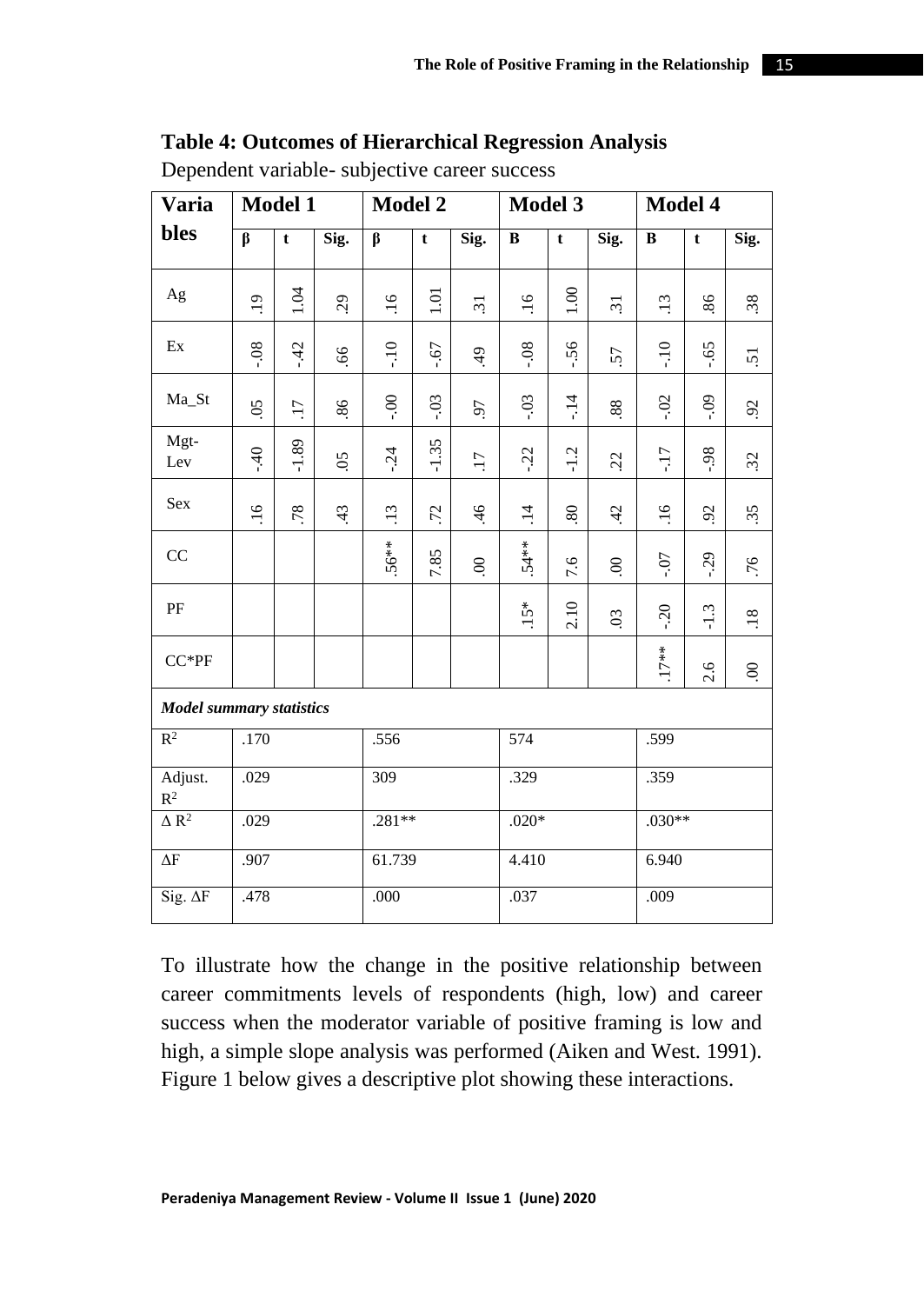

# **Figure 1: Relationship between Career Commitment and Career Success at High and Low Levels of Positive Framing**

The figure indicates that career success is almost the same for the respondents who engage in a high or low level of positive framing when career commitment is low. Career success is higher for those who engage in a high level of positive framing than who engage in a low level of positive framing when career commitment is high. The slope of the curve suggests that higher positive framing levels entail a stronger relationship between career commitment and career success, while lower levels of positive framing lead to a weaker relationship between career commitment and career success and thus, the 2(b) has been accepted.

### **5. Discussion and Conclusion**

This study aimed to identify the influence of career commitment on subjective career success and the moderator role of positive framing on this relationship. As expected, the findings of this study indicated that career commitment positively influences subjective career success. This finding substantiates the results of previous studies that explored the positive influence of career commitment on career success (Ballout, 2009; Day and Allen, 2004; Pathardikar et al., 2016; Poon, 2004). This finding indicated that individuals who make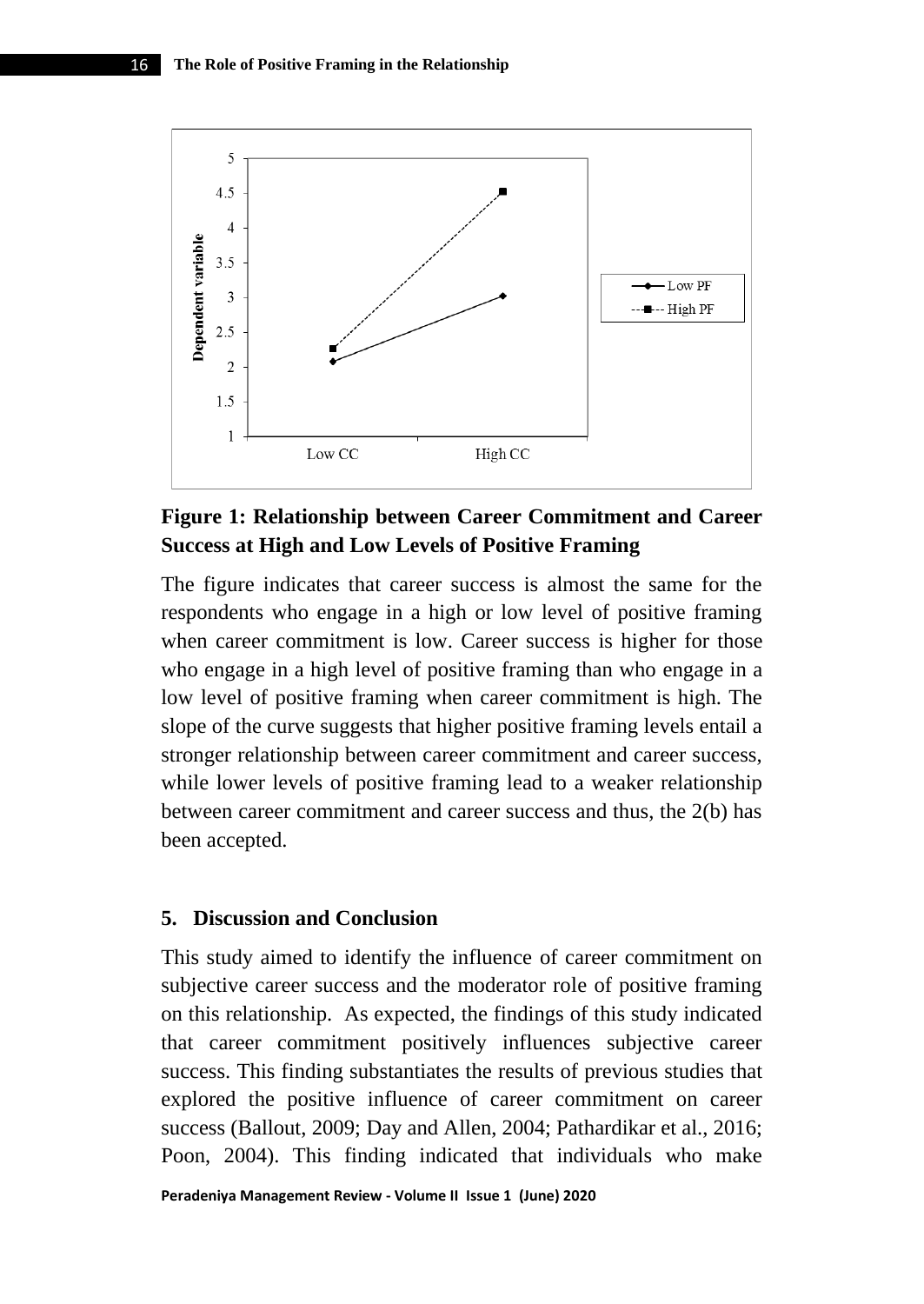significant investments in their careers and put considerable effort in achieving their career goals are more likely to succeed in their careers. Further, this study explored that employees' engagement in positive framing moderate the relationship between career commitments and career success and this relationship is stronger those who engage in a high level of positive framing than those who engage in the low level of positive framing. These findings suggest that employees who exhibit more significant career commitment with high positive framing are more likely to succeed in their career than those who exhibit high career commitment with less positive framing. Employees with high positive framing interpreting the situation and events as an opportunity than threats or obstacles (Ashford and Black, 1996; Owens, 2010) and such interpretations help them to feel a positive energy and increase their resources though the actual situation is as it is. Therefore individuals who exhibit a high level of career commitment with a high level of positive framing can experience more career success than others.

In today's career environment that forces individuals to take responsibility for their career success individual-level resources that energize individuals has become more important for career success than before (Ballout, 2009; Lyons et al., 2015). Though existing literature highlights the moderator effect of emotional intelligence, self-efficacy (Ballout, 2009; Sultana et al., 2016) on the positive influence of career commitment on career success empirical research is lacking, especially the moderating role of positive framing in career research. So by including positive framing as a moderator variable, the present study enhances existing career-related research that examining the relationship between career commitment and career success.

### **5.1 A Theoretical and Practical Contribution**

Though previous studies have explored the positive influence of career commitment on career success, this study, by verifying the moderator effect of positive framing (cognitive self-management process) on this relationship extends the career literature. This study suggests that individuals who exhibit strong career commitment and a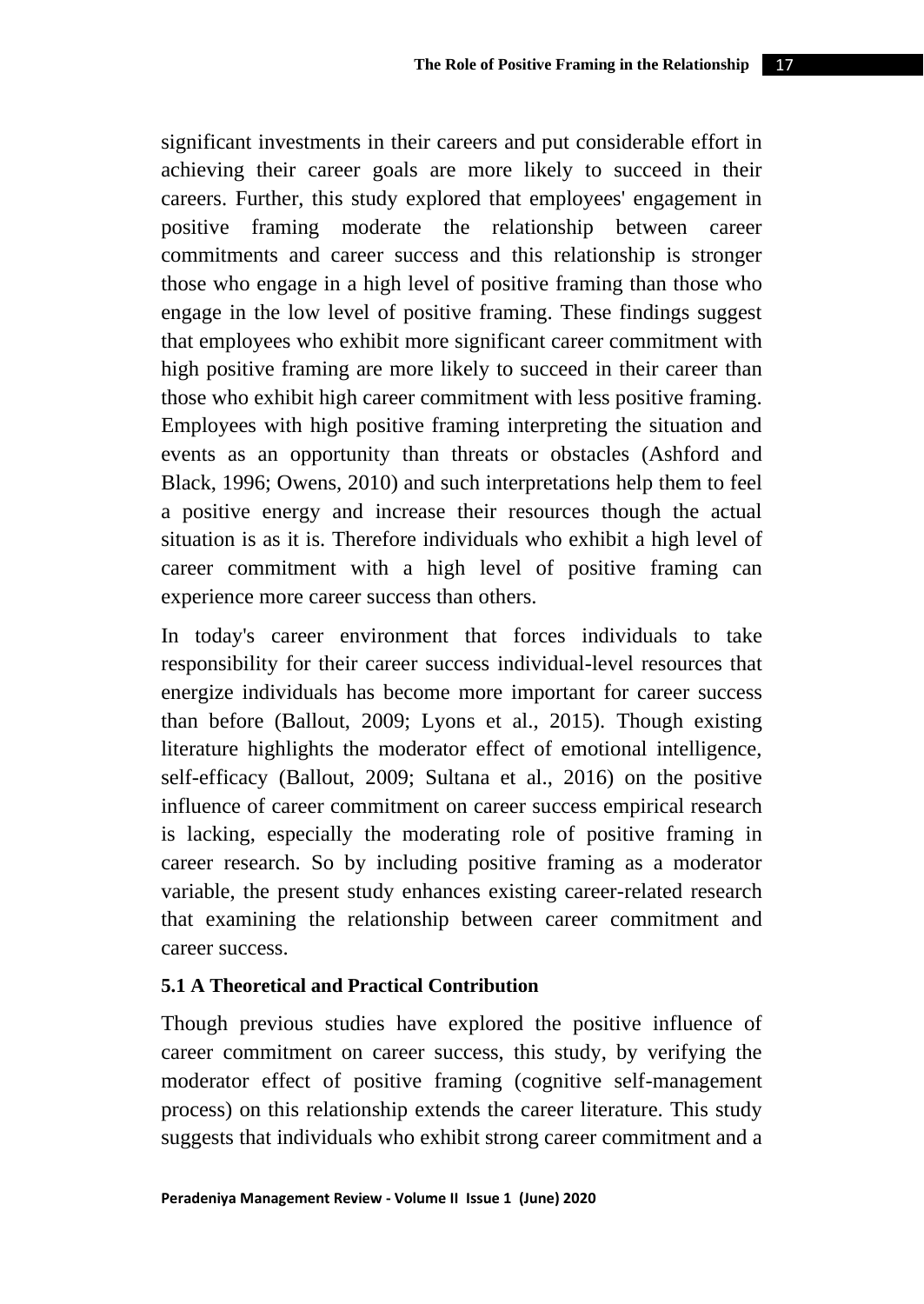higher positive framing achieve more subjective career success. In the present career context where individuals are responsible for their career, highlighting the moderating role of their cognitive selfmanagement process on the career commitment and career success relationship is significant to the career literature and practice.

Consequences of career success are favorable to both the organization and individuals (Ballout, 2009; Vandenberghe and Ok, 2013; Pasha et al., 2017; Sultana et al., 2016), and this study provides valuable suggestions to both of them. As an organization could not take the responsibility of employees' career success, it can support them (Hall and Moss, 1998). It can provide an appropriate organizational culture that enables employees to make an outstanding investment in their career and put considerable effort in achieving their career goals (Goulet and Singh, 2002; London, 1983). Further, an organization can select self-motivated employees, best fit for the job and the organization, and have the right attitudes (Randall, 1987) to enhance their career commitment and career success. Further, an organization can facilitate employees to participate in training programs related to attitude change and self -management processes that enable individuals to engage in positive framing.

In the current career context where individuals are required to selfmanage their career and be more committed to their career than to their organization (Ballout, 2009; Sultana et al., 2016) the findings of this study are significant to employees also. The results of this study advise the employees to develop their personal career goals and involve in these goals (Blau, 1988). Also, this study suggests, in addition to the career commitment, employees have to develop their self-management process in an optimistic way to achieve their career success. In addition to career success, individual's engagement in positive framing increases one's own resources (Ashford & Black, 1996; Saks & Gruman, 2012), and such resources help individuals to assimilate more resources and overcome stress and challenges (Hobfoll, 2002; Saks & Gruman, 2012). Therefore, by engaging in positive framing, employees can enjoy several benefits in addition to career success.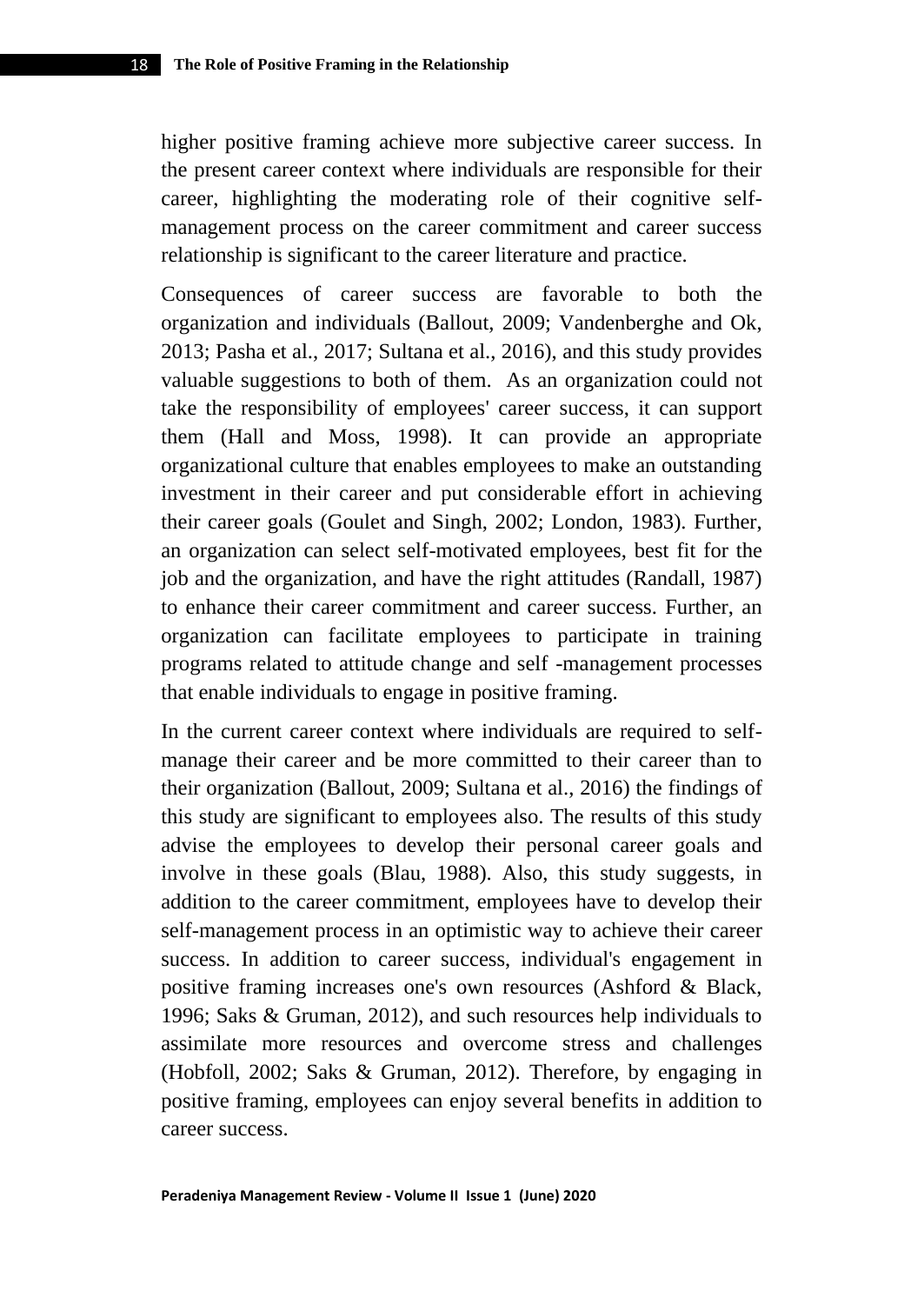#### **5.2 Limitations and Further Research**

The contribution of this study is significant; however, it is essential to note that it has a couple of limitations. First, though data were collected from employees from different industries, these data were merged and considered as a single sample for the analysis. As the sample was drawn from several sectors, and the number of responses from each industry widely differ researcher could not statistically test the hypotheses for each industry. Therefore, this study could not provide industry-specific suggestions. Second, this study is selfreported, which is prone to common method variance (CMV). However, reported CMV in career research is less prevalent (Ballout, 2009; Crampton and Wagner, 1994). Further, as this study includes the interaction effect of the moderator variable CMV may not be a significant issue in this study (Erdogan and Bauer, 2005). Third, as this study is cross-sectional, it limits the interpretation of causal relationships proposed in this study. Finally, this study includes only one country sample, and it limits the generalizability of the findings.

Conducting further research with a longitudinal design may capture employees' career commitment and career success over the time period. Further, the same study could be done in different countries/contexts to confirm the validity of the present findings. This study proposed that both career commitment and positive framing leads to career success; however, career success may affect career commitment (Ballout, 2009). Therefore, further studies can be directed to examine this relationship using a different research approach (qualitative). There are significant differences between public sector organizations and private sector organizations in careerrelated policies (for example, promotion and salary) and the nature of employment relationships. Therefore, conducting further careerrelated research with a sample of both private and public-sector organizations and comparing the findings will give more insights into the career research.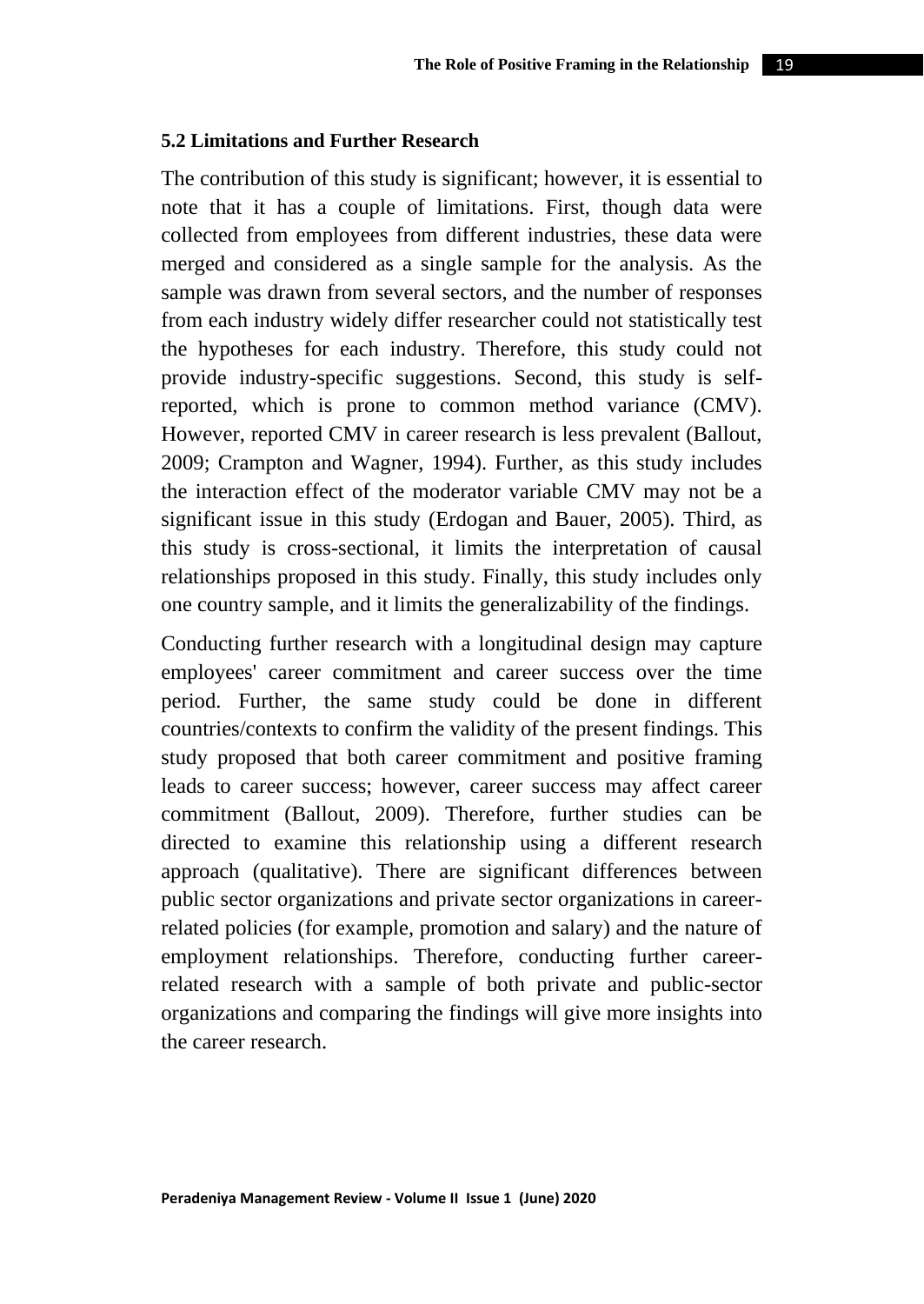### **References**

- Abele, A. E., and Spurk, D. (2009). The longitudinal impact of selfefficacy and career goalson objective and subjective career success. *Journal of Vocational Behavior*, Vol. 74 No. 1, pp. 53–62.
- Arthur, M.B., Khapova, S.N. and Wilderom, C.P. (2005). Career success in a boundaryless career world. *Journal of Organizational Behavior*, Vol. 26 No. 2, pp. 177-202.
- Ashford, S. J., & Black, J. S. (1996). Proactivity during organizational entry: The role of desire for control. *Journal of Applied Psychology,* Vol. 81 No. 2, pp. 199-214
- Ashford, S. J., & Taylor, M. S. (1990). Adaptation to work transitions: An integrative approach. *Research in Personnel and Human Resources Management*, Vol. 8 No. 1, pp. 1-39.
- Ashforth, B. E., & Saks, A. M. (1995). Work‐role transitions: A longitudinal examination of the Nicholson model. *Journal of Occupational and Organizational Psychology*, Vol. 68 No. 2, pp. 157-175.
- Ashforth, B. E., Sluss, D. M., & Saks, A. M. (2007). Socialization tactics, proactive behavior, and newcomer learning: Integrating socialization models. *Journal of Vocational Behavior,* Vol. 70 No. 3, pp. 447-462.
- Ashforth, B. K., & Saks, A. M. (1996). Socialization tactics: Longitudinal effects on newcomer adjustment. *Academy of management Journal*, Vol. 39 No. 1, pp. 149-178.
- Ballout, H.I. (2009). Career commitment and career success: moderating role of self-efficacy. *Career Development International*, Vol. 14 No. 7, pp. 655-670.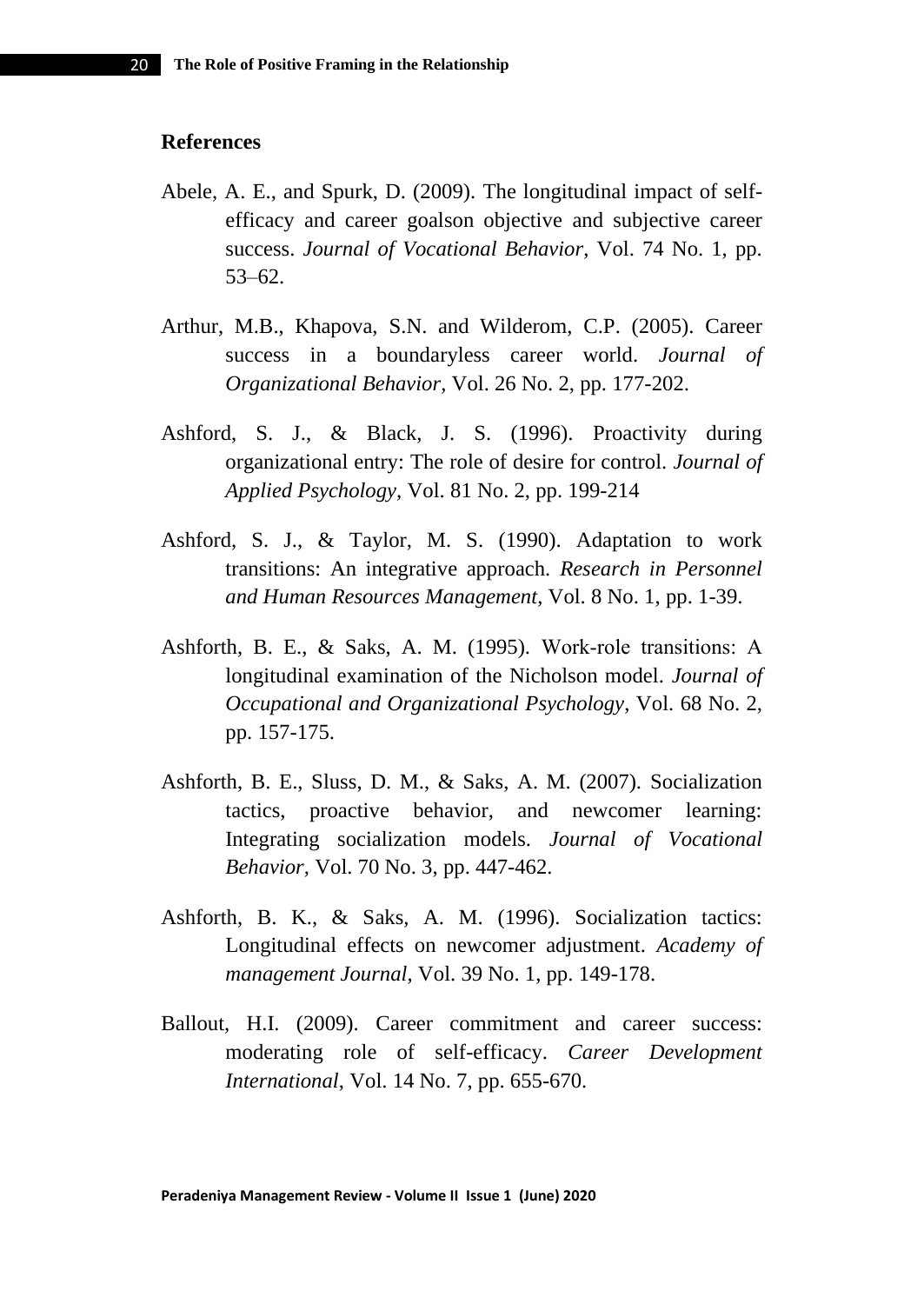- Baruch, Y. (2006). Career development in organizations and beyond: Balancing traditional and contemporary viewpoints. *Human Resource Management Review*, Vol. 16 No. 2, pp. 125-138.
- Blau, G.L. (1985). Measurement and prediction of career commitment. *Journal of Occupational Psychology*, Vol. 58 No. 4, pp. 277-288.
- Carson, K.D., Carson, P.P., Roe, C.W., Birkenmeier, B.J. and Phillips, J.S. (1999). Four commitment profiles and their relationships to empowerment, service recovery, and work attitudes. *Public Personnel Management*, Vol. 28, pp. 1-13.
- Colarelli, S.M. and Bishop, R.C. (1990). Career commitment: functions, correlates, and management. *Group & Organization Studies*, Vol. 15 No. 2, pp. 158-76.
- Crampton, S.M. and Wagner, J.A. (1994). Percept-percept inflation in micro organizational research: an investigation of prevalence and effect. *Journal of Applied Psychology*, Vol. 79 No. 1, pp. 67-76.
- Day, R. and Allen, T. (2004). The relationship between career motivation and self-efficacy with prote 'ge' career success. *Journal of Vocational Behavior*, Vol. 64, pp. 72-91.
- Erdogan, B. and Bauer, T.N. (2005). Enhancing career benefits of employee proactive personality: the role of fit with jobs and organizations. *Personnel Psychology*, Vol. 58, pp. 859-91.
- Gattiker, U.E. and Larwood, L. (1984). Career success: an exploratory study of managers reports. available at: https://files.eric.ed.gov/fulltext/ED286099.pdf
- Goulet, L.R. and Singh, P. (2002). Career commitment: a reexamination and an extension. *Journal of Vocational Behavior*, Vol. 61 No. 1, pp. 73-91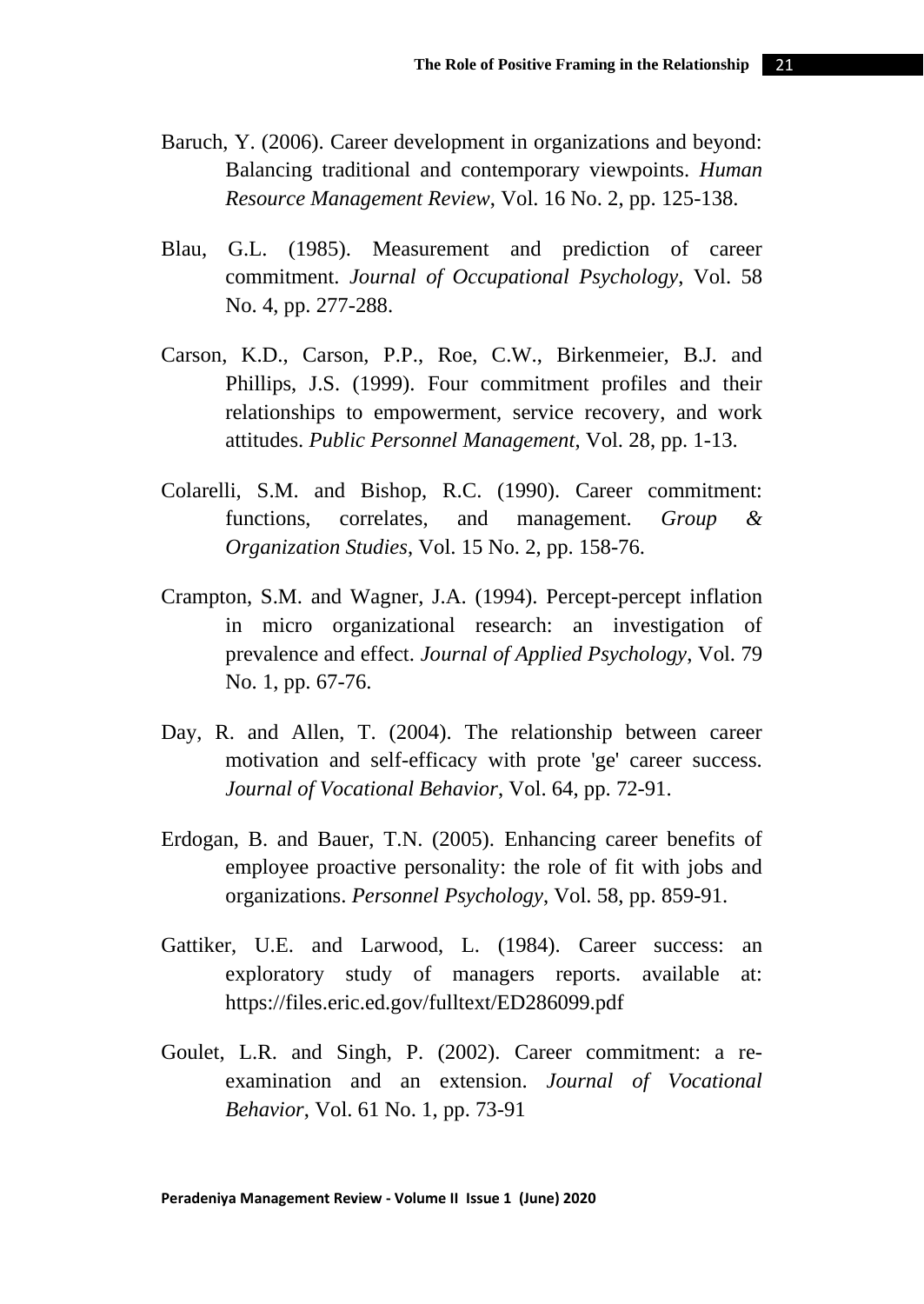- Greenhaus, J., Parasuraman, S. and Wormley, W. (1990). Effects of race on organizational experiences, job performance evaluations, and career outcomes. *Academy of Management Journal*, Vol. 33 No. 1, pp. 64-86.
- Griffin, A. E., Colella, A., & Goparaju, S. (2001). Newcomer and organizational socialization tactics: An interactionist perspective. *Human Resource Management Review*, Vol. 10 No. 4, pp. 453-474.
- Gruman, J. A., Saks, A. M., & Zweig, D. I. (2006). Organizational socialization tactics and newcomer proactive behaviors: An integrative study. *Journal of Vocational Behavior*, Vol. 69 No. 1, pp. 90-104.
- Hair, J. F., Ringle, C. M., & Sarstedt, M. (2011). PLS-SEM: Indeed a silver bullet. *The Journal of Marketing Theory and Practice*, Vol. 19 No. 2, *19*(2), pp.139-152.
- Hair, J. F., Hult, G. T. M., Ringle, C. M., & Sarstedt, M. (2017*). [A](https://amzn.to/2Ijhrv4)  [Primer on Partial Least Squares Structural Equation](https://amzn.to/2Ijhrv4)  [Modeling.](https://amzn.to/2Ijhrv4)* 2nd Ed. Thousand Oaks: Sage.
- Hall, D. (1971). A theoretical model of career sub-identity development in organizational settings. *Organizational Behavior and Human Performance*, Vol. 6, pp. 50-76.
- Hall, D.T. (1996). Protean careers of the 21st century. *Academy of Management Executive*, Vol. 10 No. 4, pp. 8-16.
- Hall, D.T. (2004). The protean career: a quarter-century journey. *Journal of Vocational Behavior*, Vol. 65 No. 1, pp. 1-13.
- Hobfoll, S. E. (2002) Social and psychological resources and adaptation. *Review of General Psychology,* Vol. 6 No.4, pp. 307.
- Ishak, S. (2015). Career success studies: an examination of indicators, approach and underlying theories in literature.

**Peradeniya Management Review - Volume II Issue 1 (June) 2020**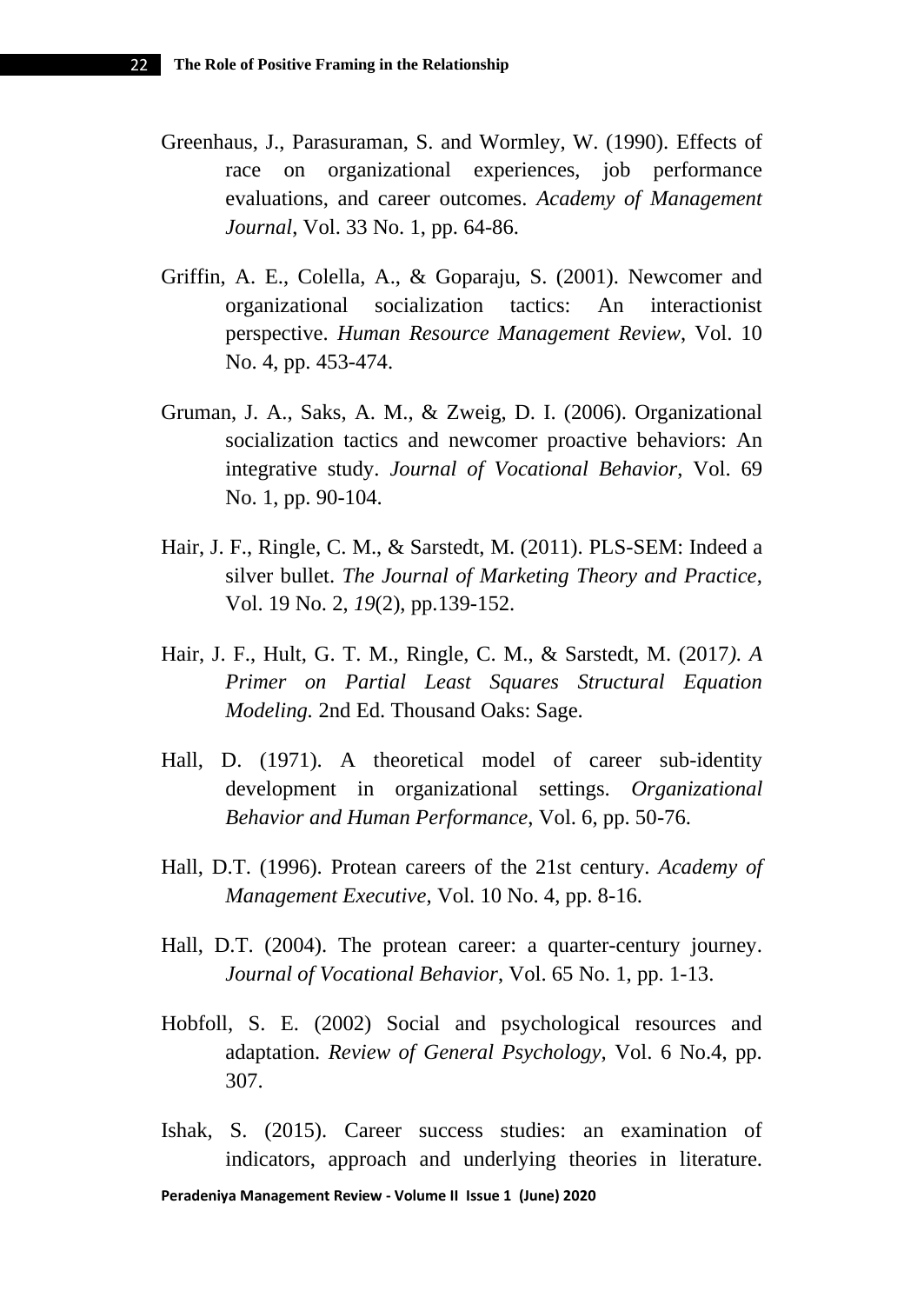*Science Journal of Business and Management*, Vol. 3 No. 6, pp. 251-257.

- James, R. (2019). Repatriates' Work Engagement: Proactive Behavior, Perceived Support, and Adjustment. *Journal of Career Development,*https://doi.org/10.1177/0894845319886104
- James, R. and Azungah, T. (2019). Repatriation of academics: organizational support, adjustment and intention to leave. *Management Research Review*, Vol. ahead-of-print No. ahead-of-print.<https://doi.org/10.1108/MRR-04-2019-0151>
- Judge, T., Cable, D., Boudreau, J. and Bretz, R. (1995). An empirical investigation of the predictors of executive career success. *Personnel Psychology*, Vol. 48, pp. 485-519.
- Kidd, J.M. and Green, F. (2006). The careers of research scientists: predictors of three dimensions of career commitment and intention to leave science. *Personnel Review*, Vol. 35 No. 3, pp. 229-51.
- Kim, M. and Beehr, T.A. (2017). Directing our own careers, but getting help from empowering leaders. *Career Development International*, Vol. 22 No. 3, pp. 300-317.
- Kim, T., Cable, D. M., & Kim, S. (2005). Socialization tactics, employee proactivity, and person-organization fit. *Journal of Applied Psychology,* Vol. 9 No. 2, pp. 232-241.
- King, Z. (2004). Career self-management: its nature, causes and consequences. *Journal of Vocational Behavior*, Vol. 65 No. 1, pp. 112-33.
- Kowsikka, F. M. J. J., & James, R. (2019). Newcomers' socialization: the proactive behaviors, satisfaction and social integration. *Journal of Business Studies*, Vol. 6 No. 1, pp. 107-124.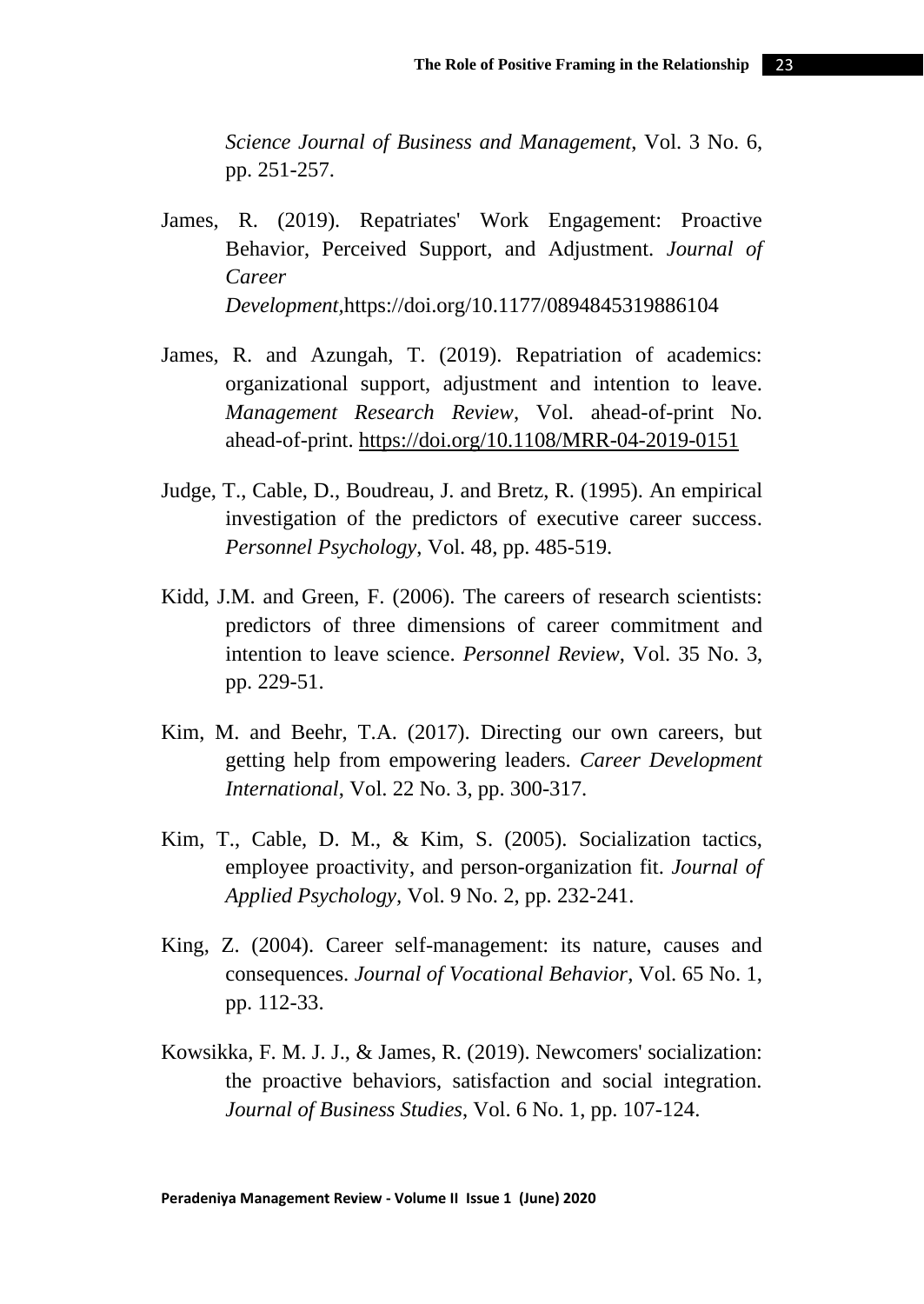- London, M. (1983). Toward a theory of career motivation. *Academy of Management Review*, Vol. 8 No. 4, pp. 620-30.
- Luo, Q, Wang, C. and Han, J. (2018). Model structure on self efficacy and career success of it engineers. *Journal of Physics: Conf. Series*, Vol.1069 No.1, p.012005.
- Luthans, F., Youssef, C. M., & Avolio, B. J. (2006). *Psychological capital: Developing the human competitive edge*. Oxford University Press.
- Lyons, S.T., Schweitzer, L. and Ng, E.S. (2015). How have careers changed? An investigation of changing career patterns across four generations. *Journal of Managerial Psychology*, Vol. 30 No*.* 1, pp. 8-21.
- Moon, J.S. and Choi, S.B. (2017). The impact of career management on organizational commitment and the mediating role of subjective career success:
- Nabi, G. (2003). Situational characteristics and subjective career success: the mediating role of career-enhancing strategies. *International Journal of Manpower*, Vol. 24 No. 6, pp. 653- 671.
- Ng, T.W.H., Eby, L.T., Sorensen, K.L. and Feldman, D.C. (2005). Predictors of objective and subjective career success: A metaanalysis. *Personnel Psychology*, Vol. 58 No. 2, pp. 367-408.
- Owen, J. J. (2010). Assessing the factor structures of the 55-and 22 item versions of the Conformity to Masculine Norms Inventory. *American Journal of Men's Health*. doi:10.1177/1557988310363817
- Park, Y. (2010). The predictors of subjective career success: An empirical study of employee development in a Korean financial company. *International Journal of Training and Development*, Vol. 14 No. 1, pp. 1-15.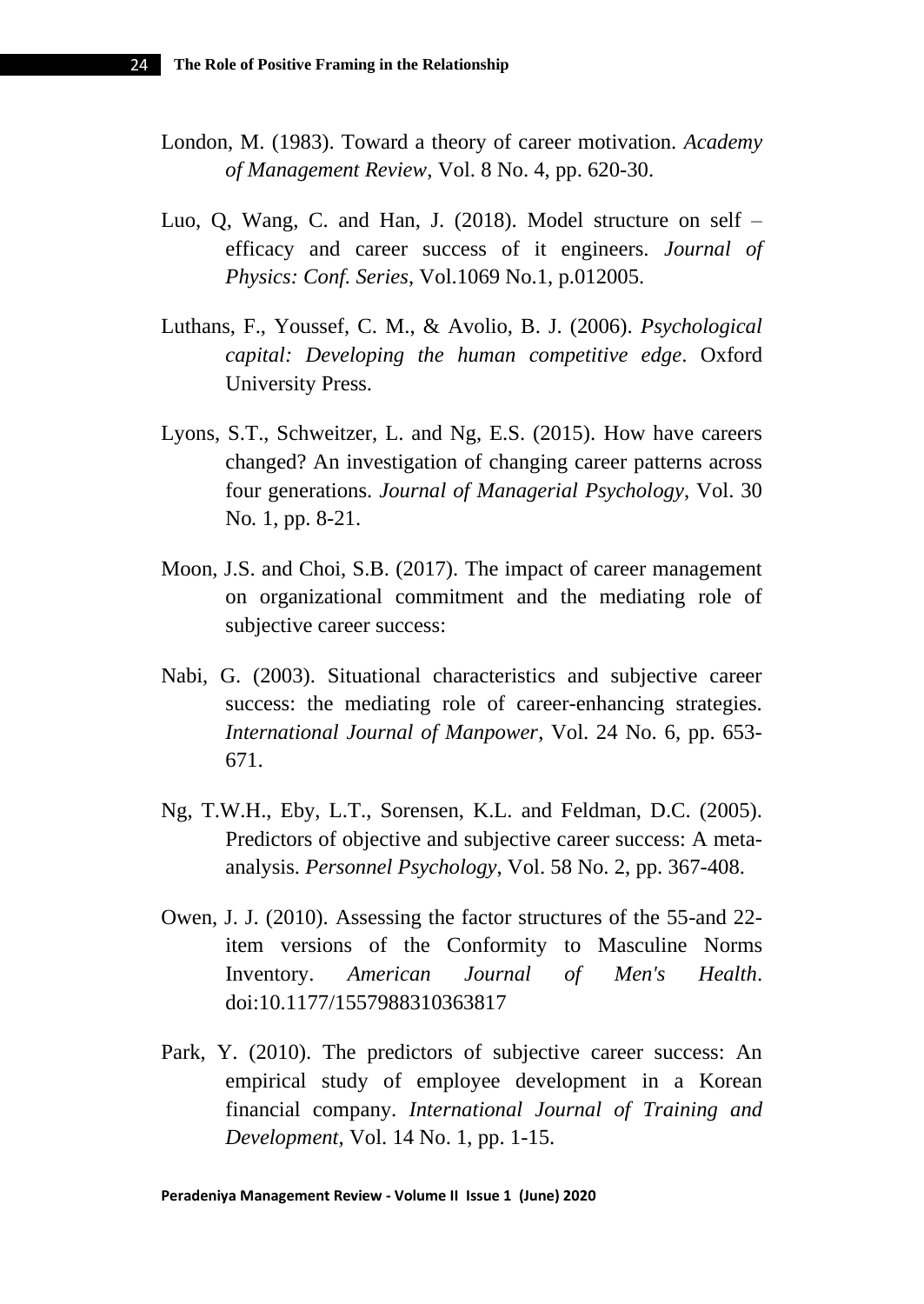- Pasha, A.T., Hamid, K.A. and Shahzad, A. (2017). Mediating role of career commitment in the relationship of promotional opportunities, rewards and career success. *Pakistan Journal of Statistics and Operation Research*, Vol. 13 No. 1, pp. 185- 199.
- Pathardikar, A.D., Sahu, S. and Jaiswal, N.K. (2016). Assessing organizational ethics and career satisfaction through career commitment. *South Asian Journal of Global Business Research*, Vol. 5 No. 1, pp. 104-124.
- Poon, J.M.L., (2004). Career commitment and career success: Moderating role of emotion perception. *Career Development International*, Vol. 9 No. 4, pp. 374-390.
- [Punnett, B.J.,](https://www.emerald.com/insight/search?q=Betty%20Jane%20Punnett) [Duffy, J.A.,](https://www.emerald.com/insight/search?q=Jo%20Ann%20Duffy) [Fox, S.,](https://www.emerald.com/insight/search?q=Suzy%20Fox) [Gregory, A.,](https://www.emerald.com/insight/search?q=Ann%20Gregory) [Lituchy, T.,](https://www.emerald.com/insight/search?q=Terri%20Lituchy) [Miller,](https://www.emerald.com/insight/search?q=John%20Miller)  [J.,](https://www.emerald.com/insight/search?q=John%20Miller) [Inés Monserrat, S.,](https://www.emerald.com/insight/search?q=Silvia%20In%C3%A9s%20Monserrat) [Olivas‐Luján, M.R.](https://www.emerald.com/insight/search?q=Miguel%20R.%20Olivas%E2%80%90Luj%C3%A1n) and [Bastos F.](https://www.emerald.com/insight/search?q=Neusa%20Maria%20Bastos%20F.%20Santos)  [Santos, N.M.](https://www.emerald.com/insight/search?q=Neusa%20Maria%20Bastos%20F.%20Santos) (2007). Career success and satisfaction: a comparative study in nine countries. *[Women in Management](https://www.emerald.com/insight/publication/issn/0964-9425)  [Review](https://www.emerald.com/insight/publication/issn/0964-9425)*, Vol. 22 No. 5, pp. 371-390.
- Saks, A. M., & Ashforth, B. E. (1996). Proactive socialization and behavioral self-management. *Journal of Vocational Behavior*", Vol. 48 No. 3, pp. 301-323.
- Saks, A. M., & Gruman, J. A. (2012). Getting newcomers on board: A review of socialization practices and introduction to socialization resources theory. In C. Wanberg (Ed.), *The Oxford Handbook of Organizational Socialization (pp 27-55*). New York: Oxford University Press Inc.
- Seibert, S.E., Kraimer, M.L. and Crant, J.M. (2001). What do proactive people do? A longitudinal model linking proactive personality and career success. *Personnel Psychology*, Vol. 54No. 4, pp. 845-874.
- Spurk, D., Hirschi, A. and Dries, N. (2019). Antecedents and outcomes of objective versus subjective career success: